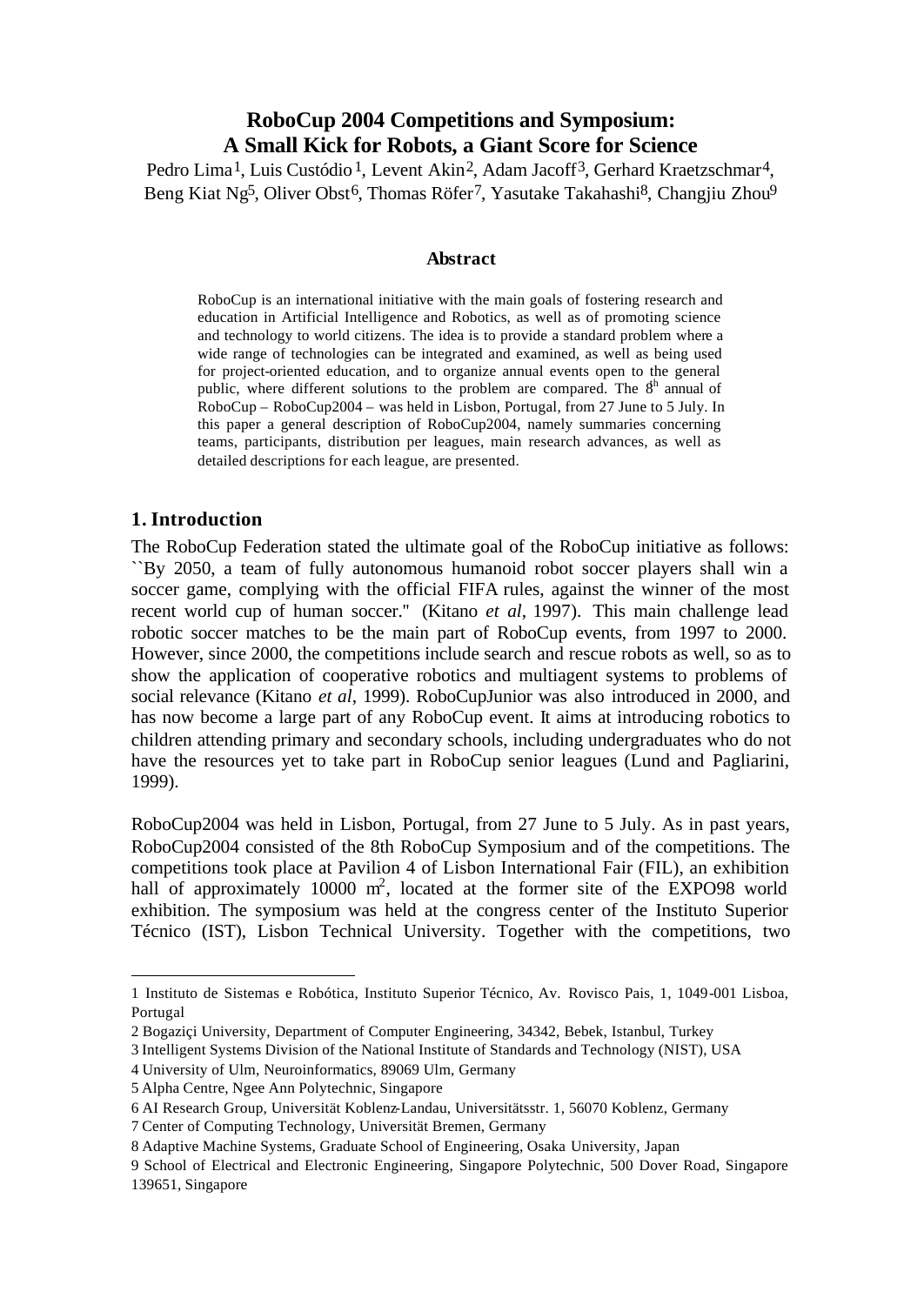regular demonstrations took place on a daily basis: SegWay soccer, by a team from Carnegie-Mellon University, and SONY QRIO robot, by a team from SONY Japan.

Portugal was chosen as the host of the 2004 edition due to its significant representation in RoboCup committees, competitions and conferences, as a result of the effort of the country in recent years to attract young people to science and technology. Also, because EURO2004<sup>TM</sup>, the 2004 European Soccer Cup, took place in Portugal at the same time, this improved the chances of having the event covered by the media.

RoboCup2004 was locally organized by a Portuguese committee composed of 15 researchers and university professors from several universities, therefore underlining the national nature of the event organization. This committee worked closely with the international organizing and technical committees to set up an event with the record number of 1627 participants from 37 countries, and an estimated number of over 700 robots, divided among 346 teams.

Figure 1 shows the evolution of RoboCup in terms of the number of participating teams (total and per league). Noticeable is the significant increase of the number of junior teams in RoboCup2004 (163 teams). The number of senior teams has reduced when compared with last year's RoboCup, as the number of teams allowed to participate in RoboCup2004 was restricted for the first time. However, the number of teams that submitted qualification material was significantly larger than the number of participating teams (a total of 392 senior teams submitted qualification material and a total of 162 senior teams participated in RoboCup2004).



**Figure 1: The evolution of RoboCup in terms of the number of teams.**

Twenty technicians from FIL were involved in the preparation of the competition site, and 40 student volunteers supported the event realization. The event was hosted by the Institute for Systems and Robotics (ISR), a research institute located on the campus of IST.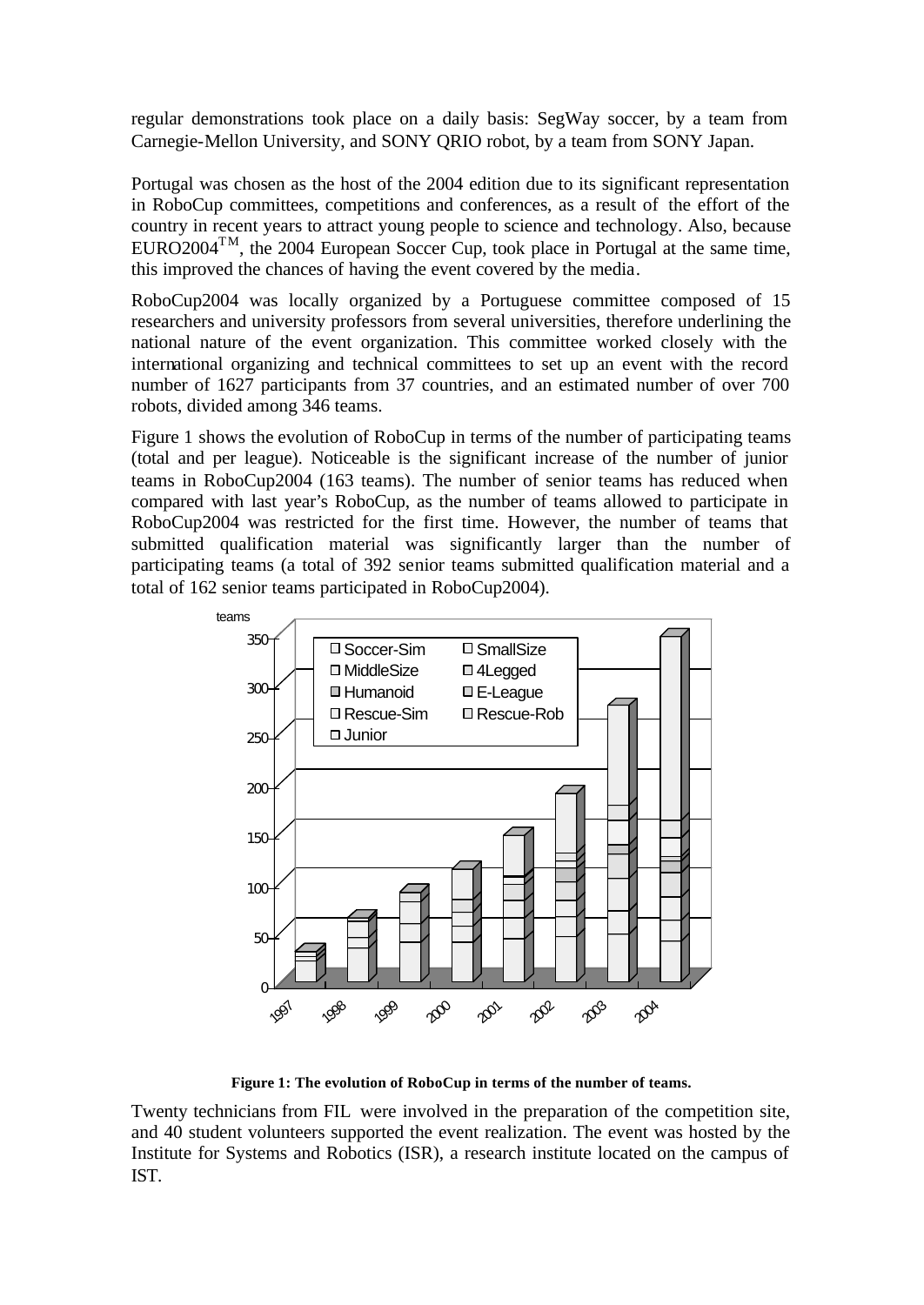The main changes in the RoboCup2004 competitions were:

- ? **Illumination** common to most real robot leagues (except the 4-legged league), the illumination was no longer based on light spot projectors assembled on trusses around the fields, but simply on the actual artificial light of the competition site.
- ? **Larger fields** most real robot leagues have larger fields, with the goal of reducing robot density on the field, so as to improve game quality and foster strategies based on cooperation.
- ? **E-League** originally demonstrated at RoboCup 2003 as the "U-League", the E-League took its place as the newest RoboCup league in RoboCup2004. By focusing on high level issues, it provides an entry-point for new teams that do not have the experience or resources to participate at the leve l of the senior leagues.

In the following sections we will briefly overview the main research progress this year, the technical challenges and the competition results by league. More details on competitions, photos, short video clips and other related information can be found on the official web page of the event at www.robocup2004.pt.

## **2. RoboCup2004 Symposium**

The 8th RoboCup International Symposium was held immediately after the RoboCup2004 Competitions as the core meeting for the presentation of scientific contributions in areas of relevance to RoboCup. Its scope encompassed the fields of Artificial Intelligence, Robotics, and Education.

The IFAC/EURON 5th Symposium on Intelligent Autonomous Vehicles (IAV04) took also place at the Instituto Superior Técnico, Lisbon from 5 to 7 July 2004. IAV2004 brought together researchers and practitioners from the fields of land, air and marine robotics to discuss common theoretical and practical problems, describe scientific and commercial applications and discuss avenues for future research.

On July 5, the IAV04 Symposium ran in parallel with the RoboCup Symposium and both events shared two plenary sessions: one by James Albus, from NIST, USA, describing the well-known and widely applied NIST Real-time Control System (RCS) cognitive architecture and its applications to multiagent systems, the other by Shigeo Hirose, from the Tokyo Institute of Technology (TIT), Japan, on the development of rescue robots at TIT, with some impressive video demonstrations of real robots.

The other two plenary sessions specific to the RoboCup2004 Symposium were presented by Hugh Durrant-Whyte, from U. of Sydney, Australia, on autonomous navigation in unstructured environments, with applications to field robotics, and Luigia Carlucci Aiello, from Universitá di Roma "La Sapienza", Italy, who summarized the challenges overcome in the past seven years of RoboCup, as well as the new challenges for the years to come.

In the last day of the symposium, a panel discussion was held on "Applications of RoboCup Research", moderated by Hans-Dieter Burkhard, and with the presence of Hiroaki Kitano (ERATO Kitano Symbiotic Systems Project, JST, Japan), RoboCup Founding President, Christian Philippe (ESTEC/ESA), and M. Isabel Ribeiro (ISR/IST),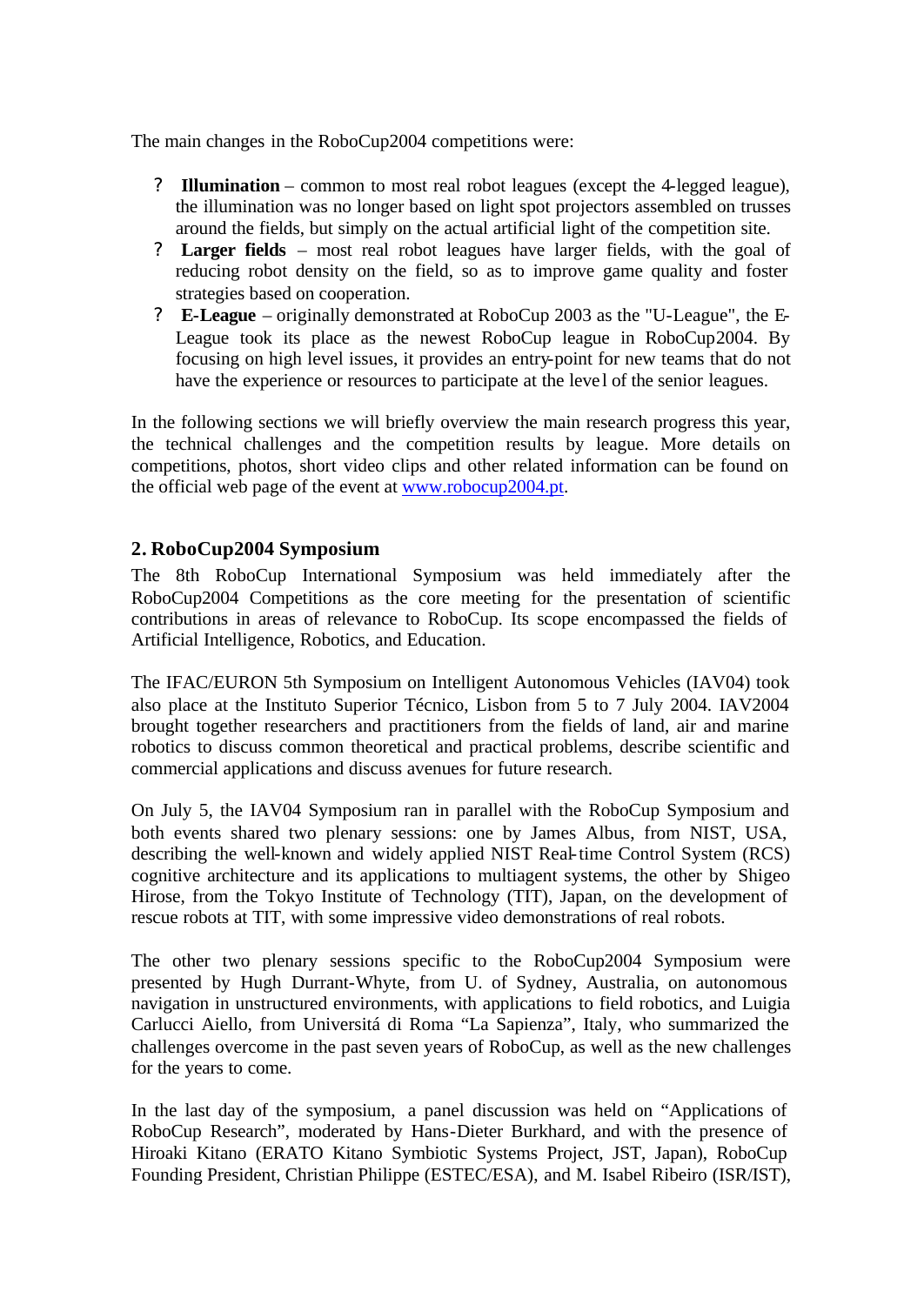IAV04 General Chair. Applications to biology, aerospace robotics and land robotics were covered by the panelists.

118 papers were submitted to the RoboCup2004 Symposium. Among those, 30 were accepted as regular papers and 38 as poster papers. Both will be published in the RoboCup subseries of the Springer LNAI book series.

This year, the awarded papers were:

**Scientific Challenge Award**: "Map-based Multi Model Tracking of a Moving Object", Cody Kwok and Dieter Fox, introducing an approach for tracking a moving target using particle filters, and

**Engineering Challenge Award**: "UCHILSIM: A Dynamically and Visually Realistic Simulator for the RoboCup Four Legged League", Juan Cristóbal Zagal Montealegre and Javier Ruiz-del-Solar, describing a robotic simulator specially developed for the RoboCup four-legged league.



**Figure 2: View of some of the participants at the entrance of the venue.**



**Figure 3: Overall view of RoboCup2004 site.**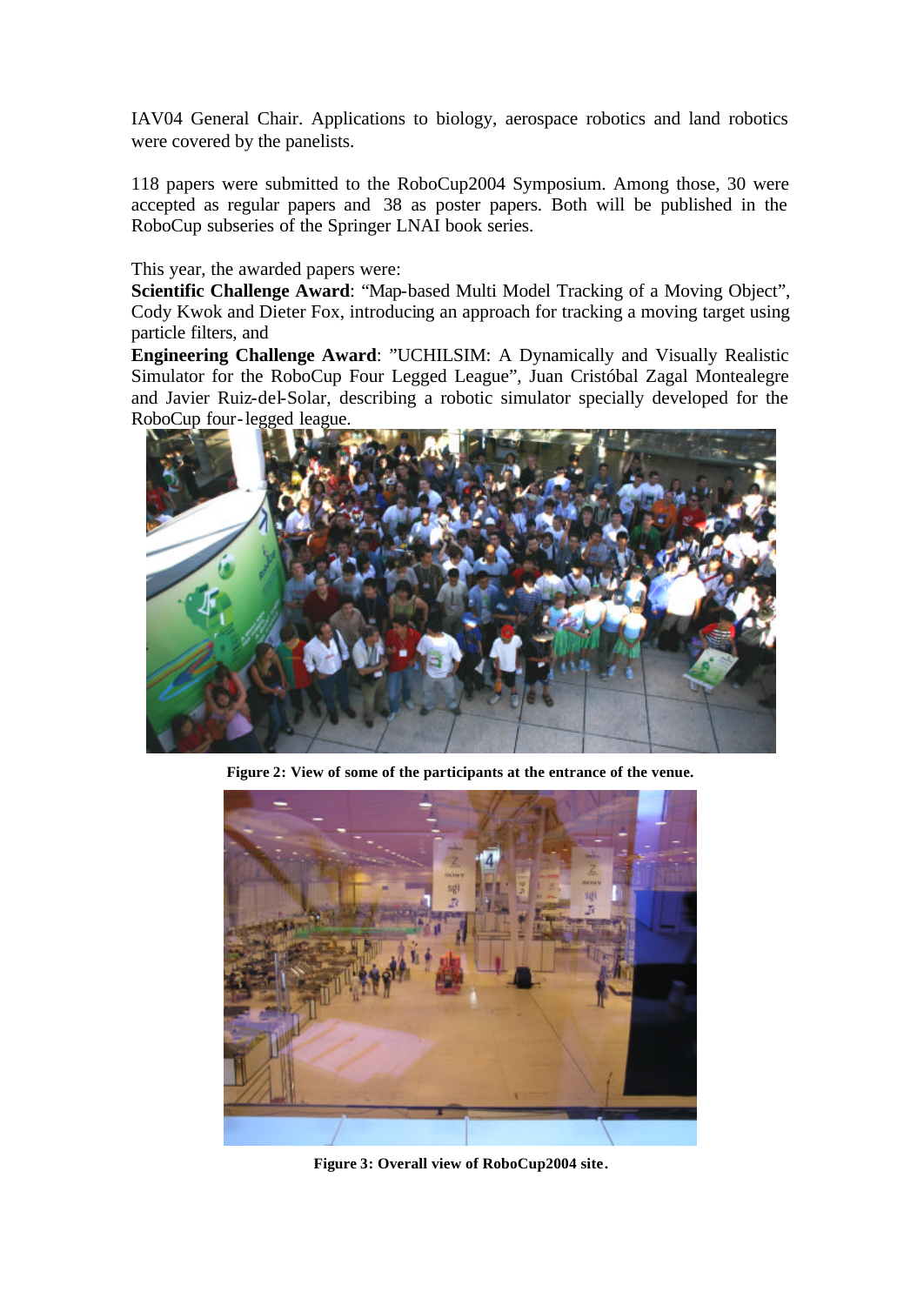



**Figure 4: Demonstrations: on the left, SegWay Soccer; on the right, QRIO mapping its environment.**

## **3. Soccer Middle-Size League**

The middle-size league (MSL) this year had 34 pre-registered teams, 24 among which were qualified for the official competition. The pre-registered teams were asked to submit a team description paper, a video, and a list of publications. The league technical committee evaluated each of the pre-registered teams based on the submitted data, and teams were ranked. The top 24 teams were qualified.

## **3.1. Competition**

The 24 teams were divided into 4 groups, each of which consisted of 6 teams, for the first round robin stage. Then, the top 4 teams from each group passed to the second round robin. There, 16 teams were divided into 4 groups again, and the top 2 teams from each group passed to the final tournament. WinKIT (Kanazawa Institute of Technology, Japan), Persia (Isfahan University of Technology, Iran), MINHO (University of MINHO, Portugal), FU-Fighters (Freie Universität Berlin, Germany), CoPS-Stuttgart (University of Stuttgart, Germany), Trackies2004 (Osaka University, Japan), EIGEN (Keio University, Japan), and Brainstormers-Tribots (University Osnabrueck/Dortmund, Germany) got through the preliminary round robins. Table 1 shows the result of the competition. Not only omni-vision systems but also omnidirectional vehicles using omni-wheels became popular. Furthermore, the vehicles speed is increasing, so the games seem more speedy and vigorous.

| Rank                    | <b>Team</b> (Affiliation)                         |  |  |
|-------------------------|---------------------------------------------------|--|--|
| st                      | EIGEN (Keio University, Japan)                    |  |  |
| nd                      | WinKIT (Kanazawa Institute of Technology, Japan)  |  |  |
| rd<br>$\mathbf{\Omega}$ | CoPS Stuttgard (University of Stuttgart, Germany) |  |  |

**Table 1: Results of the MSL Soccer Competition**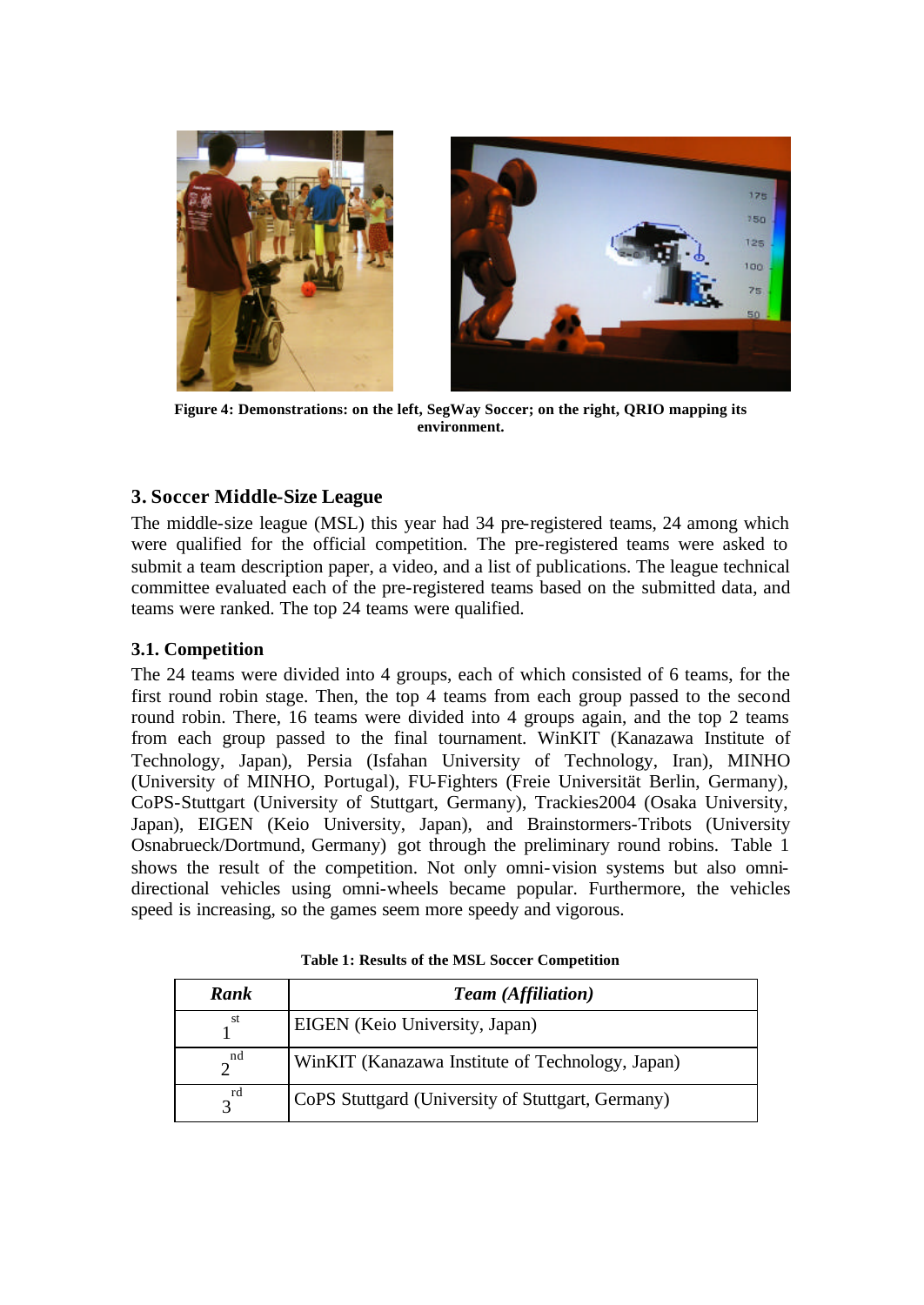### **3.2. Technical Challenges**

In order to promote the scientific goals of RoboCup, the technical committee holds a technical challenge competition to show specific scientific and engineering achievements. The middle size league this year had two main technical challenges:

- $\mathscr{\mathscr{E}}$  Ball control and planning and
- $\mathscr{L}$  Scientific or engineering achievements.

In the ball control and planning challenge, six to eight black obstacles are put at arbitrary positions on the field. The ball is put on the middle of the penalty area line, and a robot inside the same goal. The robot should dribble the ball into the opposite goal within 90seconds, while avoiding all obstacles. The trial is repeated three times with various setups. Team *Persia*, from Isfahan University of Technology, Iran, was the winner this year.

In the scientific or engineering achievements challenge, teams are free to show one significant achievement each, and all the other team leaders together with the TC members judge them. The team *Persia* also won this challenge.

The Clockwork Orange and AllemaniACs (Gönner *et al*, 2005) teams developed realtime color calibration method without human intervention and showed also good performance.

A "cooperative mixed-team play" challenge took also place. In this event, teams demonstrate cooperative mixed-team play between at least two robots from different teams. This year one team consisted of robots almost only from German teams and the other of robots from non-German teams. The match was very enjoyable and the robots showed good collaborative play during the game. Still, it would be interesting to see cooperation among international teams to emerge from this challenge, e.g., by creating standards for communication protocols.

### **3.3. Research Advances**

This year, a considerable number of changes in rules and regulations of the MSL took place. First, the field size was enlarged to 8m x 12m. Flexibility in number of players was added by introducing the area occupied by the whole team as the main criterion for the maximum number of allowed players per team. If the team builds smaller robots, it can have a larger number of robots on the field during a game. The MSL technical committee expects that this rule change will encourage teams to show more cooperative behaviors (e.g., passing a ball to a teammate, coordinated defense, positioning for receiving a pass) of their robots, since the chances that those behaviors are advantageous increase under the situation of a larger number of robots in a non-crowded field. Actually, some robots tried to pass a ball and receive it and unfortunately sometimes failed because of the lack of precise ball handling.

Also, to track a ball on a large field is becoming a hard problem for vision systems, since the ball in the image of omni-vision systems is very small if the ball is far from the robots. In some situations, robots were not able to detect a ball located far from them, resulting in the game becoming stuck. We expect more efficient vision and cooperative distributed perception systems to solve this problem in the near future.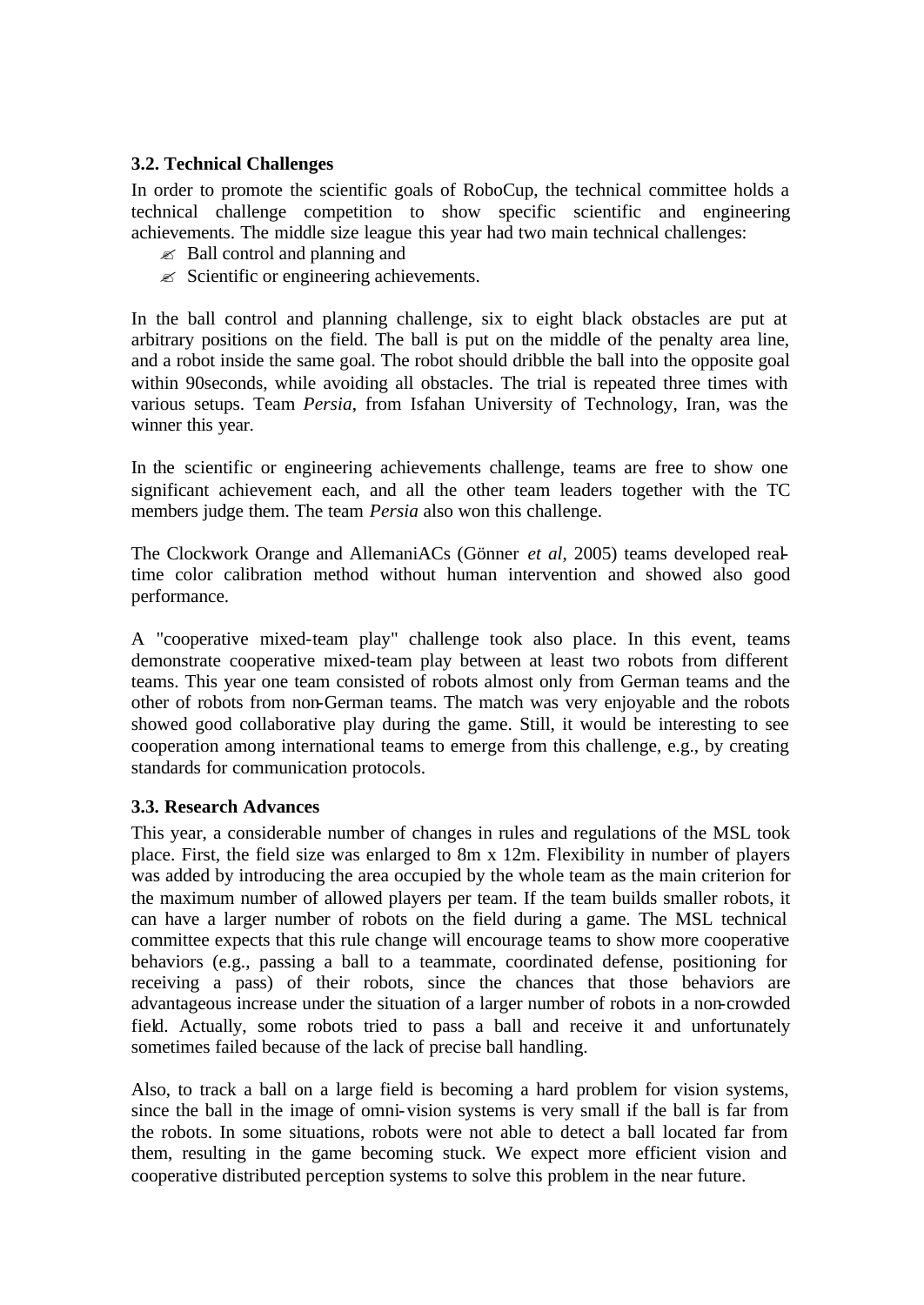A referee box system was introduced for conveying referee decisions to robot players without intervention of operators from the teams. In the small size and 4-legged leagues, this technology has been introduced already, and it successfully enhances the autonomy of the game. Unfortunately, the development of the referee box for the middle size league was delayed; so only start/stop commands were implemented in the 2004 referee box, not yet suitable to be used for throw-in/goal-kick procedures, whose introduction is postponed to next year. Figure 5 shows a snapshot of a MSL game.



**Figure 5: A Middle Size League match.**

## **4. Soccer 4-Legged League**

The Soccer Four-Legged Robot League (4-LL) is the only RoboCup league in which a standardized robot platform is used, namely the *Sony specially-programmed AIBO*, a four-legged robot with 20 degrees of freedom and a color camera as its main sensor. Therefore, teams in this league concentrate on developing control software while completely ignoring questions of robot construction. However, using a common platform, they gain the ability to exchange code between the different teams, to run the code of other teams on their own robots in practice matches at home, and to use one of the most powerful mobile robotic systems available today that is  $-$  being a mass product — relatively cheap. In addition, a standardized platform lets the teams focus on the development of efficient algorithms rather than on tricky mechanical constructions as in other leagues. For instance, teams are forced to solve the problem of selective directed vision, because the AIBO has a single camera in the front of its head that can be moved in three degrees of freedom. This poses many interesting research questions, namely how to decide where to look at (active vision), how to self-localize, how to model the objects in the world that are currently not visible, and how to sense and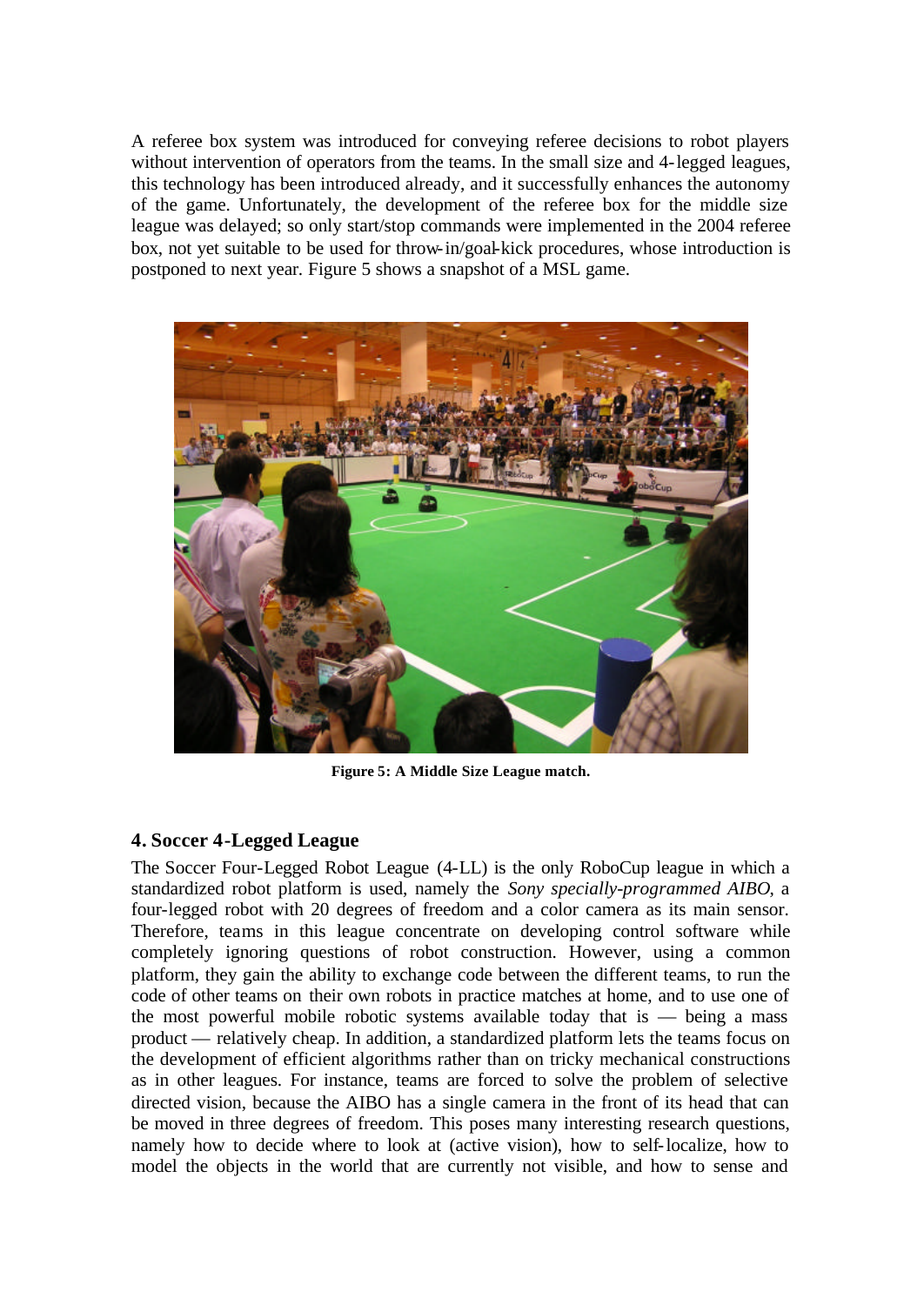model the world using multiple communicating robots.

## **4.1. Competition**

In 2004, three of the 23 teams that participated in the competition were national teams, i.e., they consisted of members from more than a single city, which is, although not impossible, hard to realize in leagues with self-built robots. In addition, the two new teams in the competition, the *Hamburg DogBots* and the *Dutch Aibo Team*, based their software on the previous year's code of another team, the *GermanTeam*, which gave them a good start (the *Hamburg DogBots* reached the quarter final). However, 2004 also was the competition with the largest diversity in robot platforms, because Sony released a new AIBO in summer 2003, the ERS-7, which is significantly stronger than its predecessor, the ERS-210. In fact, only a single team using the old model reached the quarterfinal.

The eight best teams reached the quarter final with impressive goal differences, the average of which was 31:4. However, even under these strong teams, the two finalists *UTS Unleashed!* (University of Technology, Sydney, Australia) and the *GermanTeam* (Humboldt Universität Berlin, Universität Bremen, Technische Universität Darmstadt, Universität Dortmund, Germany) won their quarter and semi finals with rather high scores (*UTS Unleashed!* 9:1, 5:1, *GermanTeam* 9:0, 9:2). In a close match, the *GermanTeam* won the final against *UTS Unleashed!* 5:3. The abilities of the robots of these two teams were quite different. While *UTS Unleashed!* had stronger single players that won many duels, the *GermanTeam* had better positioning of the robots and a very strong goalkeeper. The three first places of the 4LL Soccer Competition are shown in Table 2.

| Rank                 | <b>Team</b> (Affiliation)                                              |  |  |
|----------------------|------------------------------------------------------------------------|--|--|
| $1^{\rm st}$         | GermanTeam (HU Berlin, U Bremen, TU Darmstadt, U<br>Dortmund, Germany) |  |  |
| nd<br>$\mathfrak{D}$ | UTS Unleashed! (University of Technology, Sydney, Australia)           |  |  |
| $3^{rd}$             | NUBots (University of Newcastle, Australia)                            |  |  |

**Table 2: Top three teams in the 4LL Soccer Competition**

## **4.2. Technical Challenges**

Traditionally, there are three technical challenges in the Four-Legged League. For the first time in 2004, one of them was an *Open Challenge*, in which teams were encouraged to demonstrate parts of their research, and the demonstrations were assessed by the other teams. The demonstrations included robot collaboration, ball handling, object recognition, and tracking by vision or sound, etc. The *Open Challenge* was won by the *GermanTeam*, demonstrating four robots moving a large wagon. The four robots were controlled by the fifth robot on top of the wagon to score a goal with a *Mid-Size-League* ball (cf. Figure 6). The second challenge was the *Almost SLAM Challenge*, in which a robot had to learn some unknown colored landmarks in the surroundings to later on perform metric self-localization using them. It was won by *rUNSWift* (University of New South Wales, Australia), who reached four of five possible positions within a range of less than 50 cm. The third challenge was the *Variable Lighting Challenge*, in which a robot had to score as many goals as possible within three minutes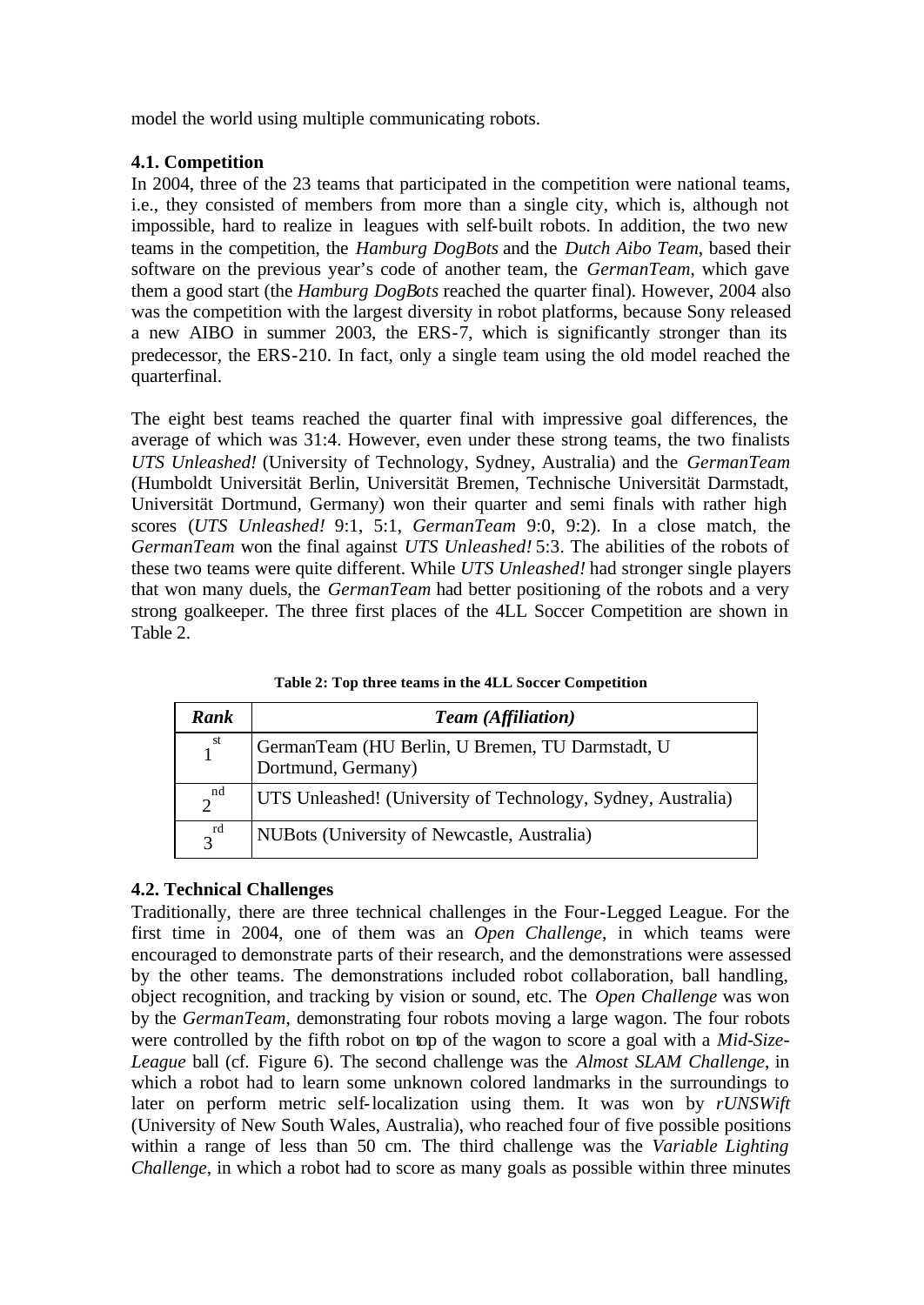while the lighting conditions are changing. This seemed to be too tough, because even the winner *ASURA* (Kyushu Institute of Technology, Japan) only scored two goals. The overall winner of the technical challenges was *UTS Unleashed!*.



**Figure 6: 4-LL Open Challenge: four robots controlled by a fifth one score a goal**

### **4.3. Research Advances**

As every year, some of the rules were modified to increase the challenges for the teams. The major change was the replacement of the *Obstruction* rule by the *Field Player Pushing* rule, i.e., instead of removing passive robots that block the way to the ball for others without going for the ball, this time robots that pushed against other robots were penalized if they were not the closest robot to the ball of their team. This rule change forced the implementation of obstacle avoidance, and it was the consequence of the *Obstacle Avoidance Challenge* that was performed in 2003, working quite well (Hoffmann *et al.* 2005). This improved the games a lot, because there was significantly less crowding of robots around the ball. For instance, it was not necessary to call *Field Player Pushing* in the final. Another rule change was the removal of the two center beacons, which made self-localization more difficult, especially for the goalie. The idea behind this change was to force teams to work on self-localization using the field lines (Seysener *et al.* 2005), which had already been demonstrated by the GermanTeam at RoboCup 2003 (Röfer and Jüngel 2004). This team significantly benefited from their ability at RoboCup 2004, because their goalie was localized very well and the field players were only rarely called for entering their own penalty area (which is not allowed). For instance, in the final, the robots of *UTS Unleashed!* were penalized nine times for being an *Illegal Defender*, while the robots of the *GermanTeam* never committed this infraction. Another rule change that required self-localization was *full autonomy*, i.e. the robots should walk to their kickoff positions on their own. This ability was still not implemented by all teams because the penalty for ignoring it was rather low.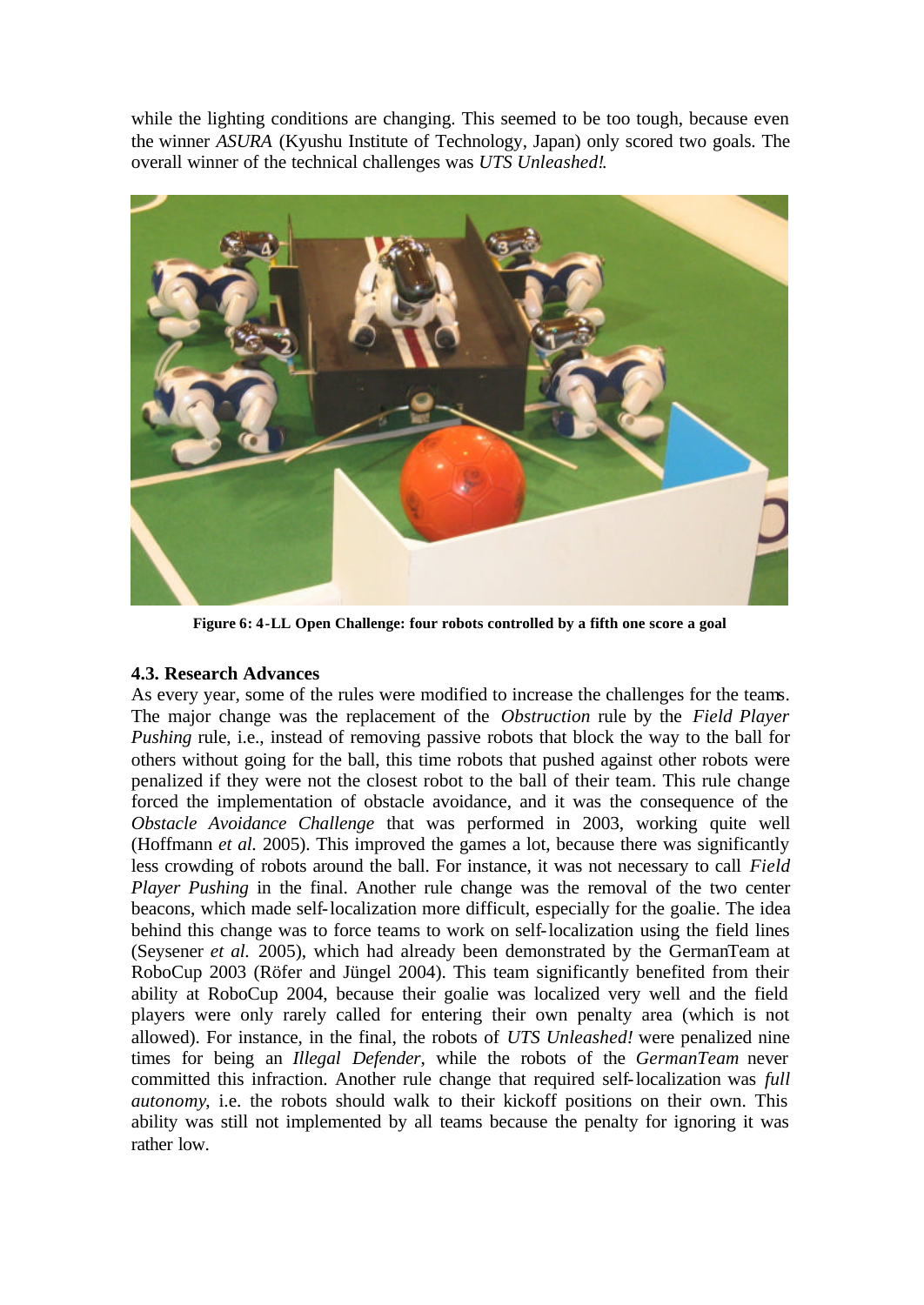Besides improving self-localization, there was quite a rush on doing research on gait optimization in this league (Kim and Uther 2003, Quinland et al. 2003, Kohl and Stone 2004, Röfer 2005). As a result, the games were significantly faster. For instance in RoboCup 2003 the fastest gait was 27 cm/s, in 2004 it was 41 cm/s, using the new robots. Another observation was that now many teams were able to estimate the speed of the ball to perform blocking moves, either using extended Kalman filters or Rao-Blackwellised particle filters (Kwok and Fox 2005). In addition, 3-D simulations are becoming a common tool in this league, even physical ones (Montealegre and Ruiz-del-Solar 2005).

### **5. Soccer Small-Size League**

In the Small Size League (SSL), teams of five robots each play against each other on a green carpet field. The robots are restricted to a height of 15cm and a diameter of 18cm. Color cameras mounted over the field allow external host computer to see the whole playing field and decide the action of each player robot. Commands are relayed to the robots via radio-frequency means. Color markers on top of the robots are used to identify individual robots. The official ball is an orange golf ball.

### **5.1. Competition**

A total of 21 teams from 11 countries competed in the RoboCup2004 SSL competition. Two of the teams are joint teams comprising members from different countries. In the preliminary round, teams in 4 groups played in a round robin fashion. The top 2 teams from each group proceeded to the playoff stage. The winners of the competitions are listed in Table 3.

| Rank            | <b>Team</b> (Affiliation)                       |  |  |
|-----------------|-------------------------------------------------|--|--|
| 1 st            | FU Fighters Freie (Universität Berlin, Germany) |  |  |
| $2^{nd}$        | Roboroos (University of Queensland, Australia)  |  |  |
| $2^{\text{rd}}$ | LuckyStar (Ngee Ann Polytechnic, Singapore)     |  |  |

**Tabl e 3: Top three teams in the SSL Soccer Competition**

### **5.2. Research**

There were three major changes to the SSL this year:

- 1) No special lighting was provided for the playing field. Teams had to cope with the dim and uneven lighting at the RoboCup venue. Many teams had a hard time calibrating their global vision system for the bad lighting condition. Many were surprised by the dark shadow cast by the camera mounting structure and were not prepared for it (cf. Figure 7). In the end, all teams were able to play, but vision related problems were noticeable during many of the matches. Due to the excellent lighting condition of past years, many teams were able to make do with simple vision algorithms and vision research was generally neglected in SSL. We will probably see more teams working on improving their vision system so that performance is on par with having uniform lighting.
- 2) The new playing field of 4x5.5m was slightly more than twice the area of the previous field. The intention was to open up the space so as to encourage more passing during the game. There was also a new rule restriction on dribbling, so as to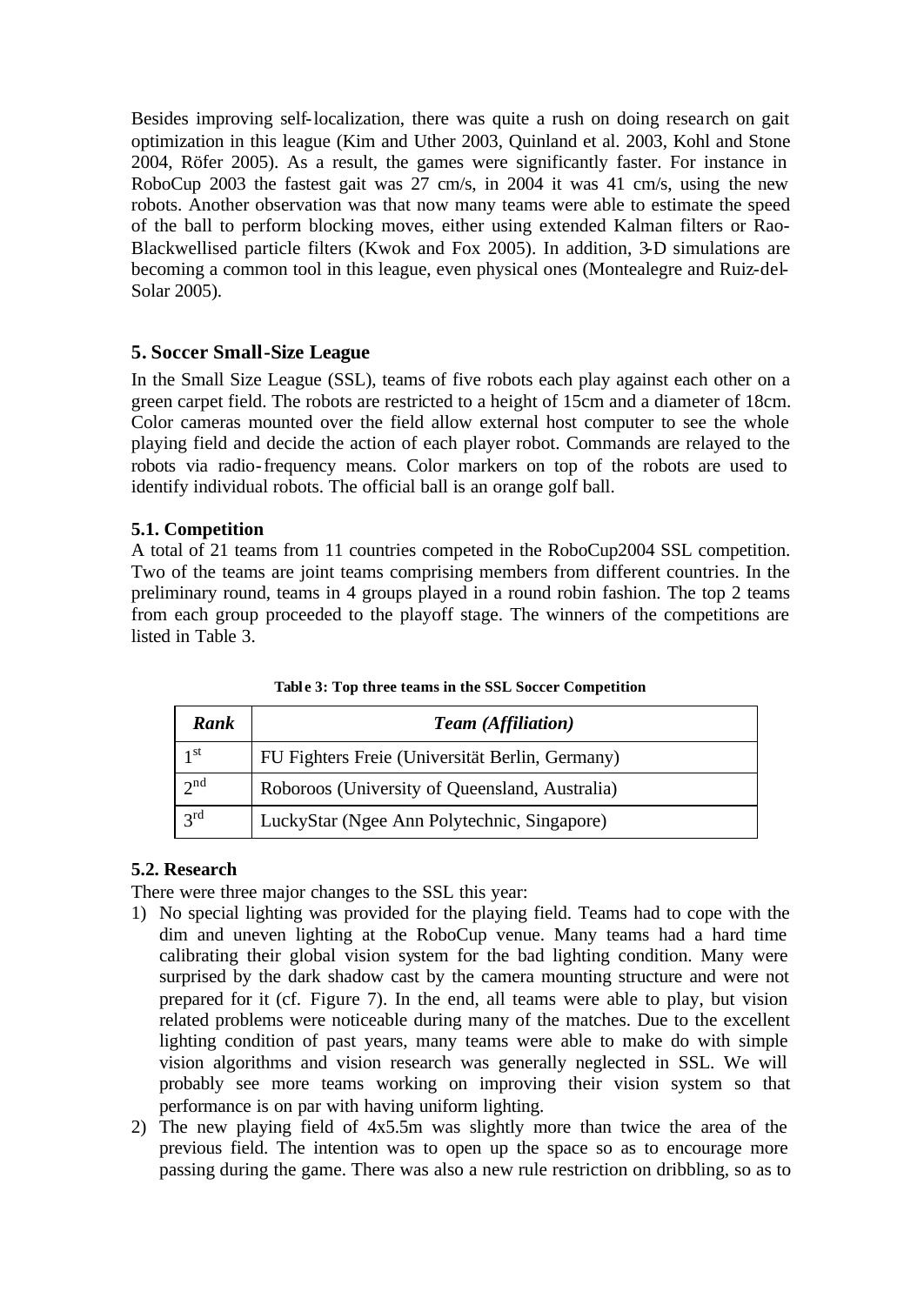discourage individualistic style of play. Some of the teams were observed to make a few purposeful passes during matches. And some of these passes did result in a big advantage for the team. Hopefully, next year, more passes and more sophisticated passes will happen.

3) The field boundary walls were removed so as to move towards a more human football like environment. Effective match time was reduced to less than 40% for most matches as the ball left the field too readily. One of the major challenges for teams in the league will be to play a more controlled game so as to keep the ball in play more often. This will require better ball control, more precise shooting and passing and more intelligent form of play.



**Figure 7: Kick-off during a SSL match. Note the dark shadow cast by the camera mounting structure on the right side of field, which posed a big problem to many teams' vision system**

Most teams had similar mobile base, which is basically a four-wheel drive omnidirection system introduced by Cornell in 2002. The four-wheel design affords good traction capability and many team robots were able to move at speed above 1.5 m/s with high acceleration and deceleration. A few teams introduced a "chip kick" mechanism, which allows a robot to kick the ball over the opponent robots. Currently, the "chip" kicks" lack accuracy in distance and direction control, which resulted in the ball going out of field most of the time. Most notably, the FU Fighters robot is able to do both chip kick and normal straight kick powerfully. This is achieved by having two different kicking mechanisms, squeezed ingeniously into the tight body space of the robot. Coupled with their high speed and precise robot control, they won all their matches.

Despite the major rule changes introduced this year, teams were able to cope with the rules and compete well. Most teams were not able to take advantage of the increased field size as they were tied up with adapting to the new rules. With the rules expected to undergo only minor revision next year, teams will have more time to work on new team strategies that take advantage of the bigger field space.

## **6. Soccer Humanoid League**

The Humanoid League (HL) made its debut at RoboCup 2002 and has been one of the most interesting highlights of the RoboCup since then. The challenges in this league are different from other leagues. Unlike others, the main challenge in the HL is that of maintaining the dynamic stability of robots while the robots are walking, running,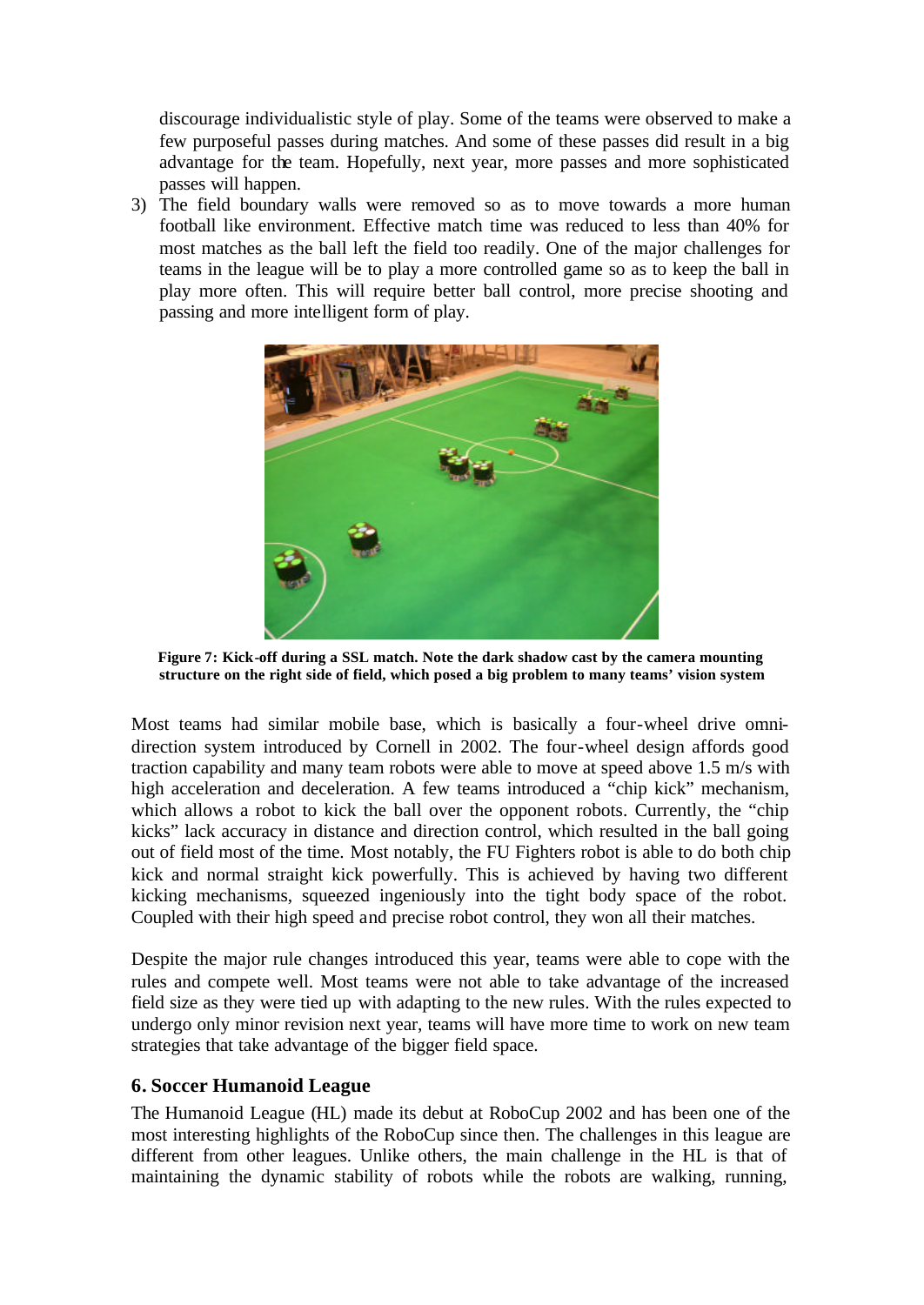kicking and performing other tasks. Furthermore, the perception and biped locomotion of humanoid soccer robots have to be coordinated and be robust enough to deal with challenges from other players. The HL is expected to be the main thrust for RoboCuppers to fulfill their dream of developing a team of fully autonomous humanoid robots that can win against the human world soccer champion team by the year 2050 (Kitano *et al*, 1997).



**Figure 8: Penalty kick by Team Osaka's ViSion robot.**

The participation in the HL at RoboCup 2004 was encouraging. A significant increase in the number of countries and number of teams had indicated their interest to take part in the competition. For the first time, a qualifying selection had to be made. In the end, a total of 16 teams from 6 countries were selected to take part in the HL of RoboCup 2004. This year, for the first time, there were participating teams from Iran and Germany.

## **6.1. Competition**

The competition consisted of three non-game disciplines (Zhou, 2004), namely humanoid walk, penalty kick and free style. In additional to the above traditional competitions, technical challenges, including obstacle walk, balancing-on-a-slope walk and ball passing, were conducted for the first time at RoboCup 2004.

A number of excellent robots were presented in the competition. After some good and tightly competed matches, Team Osaka engaged as the overall winner (cf. Figure 8), and received the Best Humanoid Award in addition to the Technical Challenge Award. In the different categories, the winners were:

- ? **Humanoid Walk**: Team Osaka (Systec Akazawa Co., Japan)
- ? **Humanoid Free Style**: Team Osaka (Systec Akazawa Co., Japan)
- ? **Humanoid Penalty Kick H80**: Senchans (Osaka University, Japan)
- ? **Humanoid Penalty Kick H40**: Team Osaka (Systec Akazawa Co., Japan)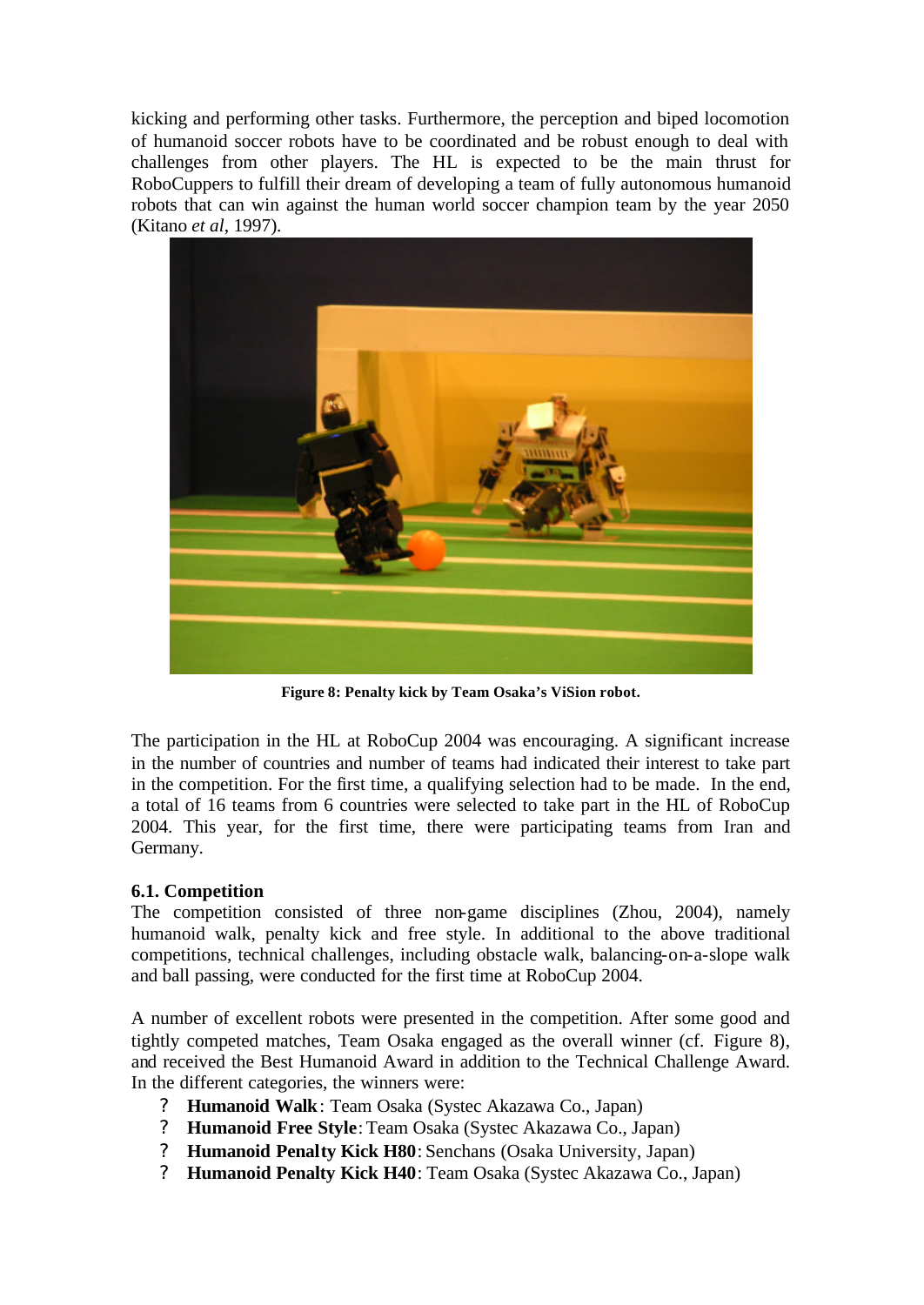## **6.2. Research Advances**

2004 is the third year the HL competition is running. Tremendous improvements were witnessed in numerous aspects of the participating humanoid robots. In the following, we look at some of the features of humanoid soccer robots from different fields of technology.

- ? **Mechanical structure and materials**: The mechanical structure of the robots comes with better design, lighter body (used innovative material like carbon alloy) and supports a more ergonomic look.
- ? **Walk**: Ability to walk on uneven terrain was observed in the balancing walk on a slope - a technical challenge conducted for the first time this year. Tremendous improvement in the walking speed of the humanoid robots was also observed. The humanoids should start from one end of the field, walk to the other end, turn round at the marker placed in the middle of the area, and return to the initial position. The distance between the initial position and the marker was 5 times the height of the humanoid. The humanoid walk competition recorded the best time of 50 seconds this year, a far cry from the best time of 3 minutes 29 seconds two years ago.
- ? **Kick**: Striker capability in detecting the ball and changing the direction of kicking in response to the goalkeeper's position were noted in the penalty kick competition this year. Diving capability of the goalkeeper to save the goal, both in the ability to change the diving direction in response to the kicking direction of the striker and the ability to stand up again after diving were observed for the first time this year in the penalty kick competition.
- ? **Passing**: Ball passing capability was observed in the ball passing technical challenge and the demonstration of ball passing between two robots by the team from Osaka University was particularly impressive.
- ? **Manipulation**: Whole body coordination was demonstrated by many robots in their ability to stand up from a lying down position and various dancing and upper body movement demonstrations.
- ? **Power**: Most the robots this year come equipped with internal power supply.
- ? **Communication**: Several robots this year come with wireless communication capability, either in the form of Bluetooth or wireless LAN. Multimedia integration was also noticed in some robots.
- ? **Perception**: The introduction of omni-vision systems in a humanoid robot was made by Team Osaka's ViSion robot. It remains disputable whether this vision technology should be introduced to humanoid robotics. Coordination of perception and locomotion was demonstrated this year through the capability of some robots to perform various actions in response to the environment, either in the humanoid walk, penalty kick and technical challenge competitions.

For the next some years dynamic walking is surely the most interesting particular challenge in the humanoid league. The best humanoid robot is still significantly slower than an average human.

Looking back at the HL in 2004, it can be seen that there are some areas in the humanoid robots where improvements are still lacking:

1. Battery technology is still short of expectations. Most robots have to change its internal battery after a brief period of activity.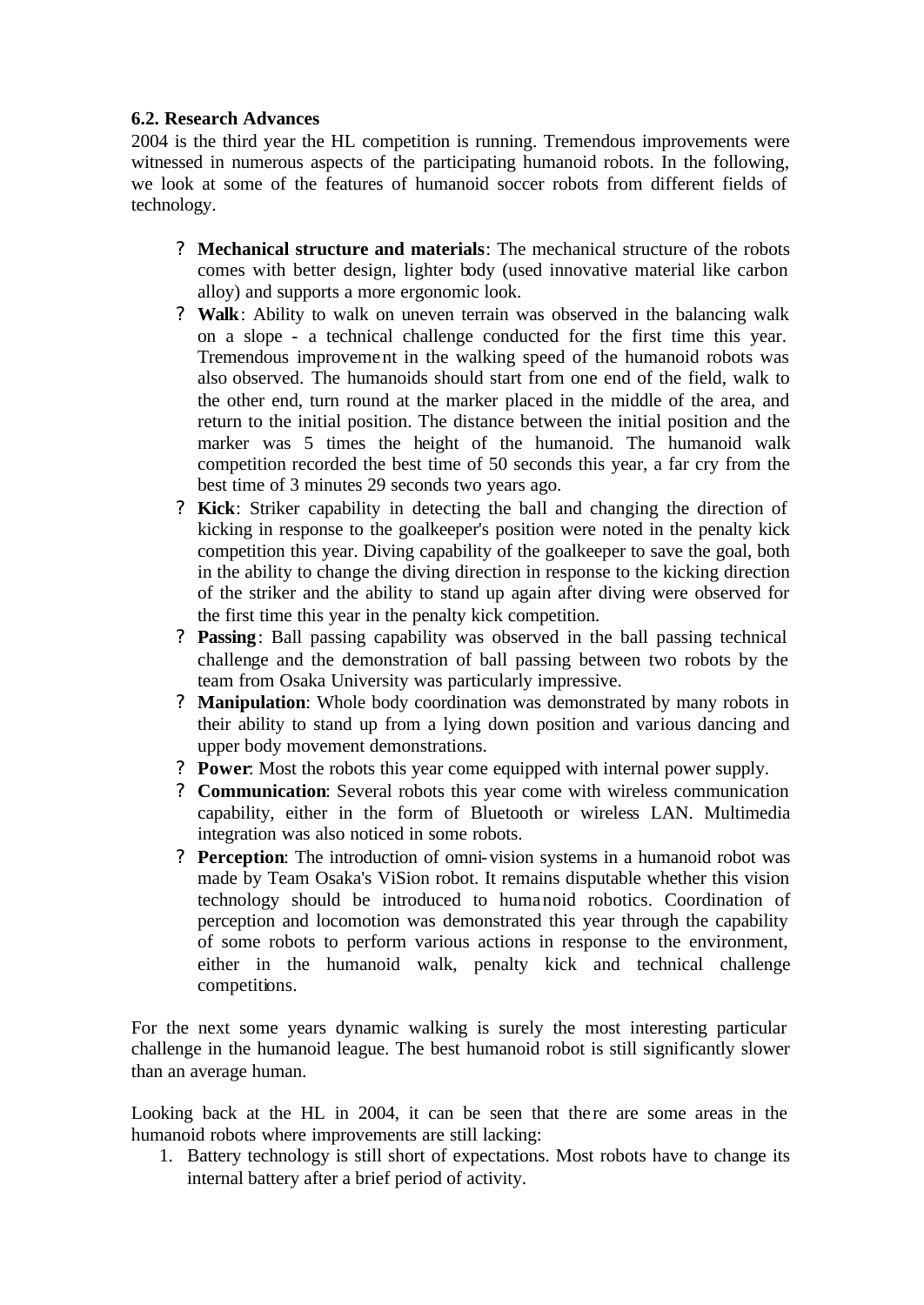- 2. There is still room for improvement in on-board computing.
- 3. Locomotion of humanoid robot is still way far from perfect. The best humanoid robot is still significantly slower than an average human.
- 4. Improvements are still needed for versatility in movements, increase in speed of locomotion, implementation of jumping, running movements, etc.
- 5. Vision and recognition also need to be improved.

Beginning next year, in the penalty kick competition, the ball will no longer be put at a fixed position but rather it will be put in a range of possible locations. This calls for higher perception capability. Of course, most of the robots are still a far cry from being robust. Many of them will still hang and malfunction at times. Safety also remains a problem for most of the robots.

Overall, essential soccer skills were demonstrated in the HL competition this year. Looking to the future, one-against-one and two-against-two soccer games that require humanoid collaboration will be initiated soon.

## **7. Soccer Simulation League**

In the RoboCup Soccer Simulation League, two teams play against each other over a local network. Each participant connects 11 player agents and possibly a coach agent to the server, which simulates the soccer field and distributes the sensorial information to the agents. Most important news in Soccer Simulation League was the introduction of a new simulator, where players are spheres in a three-dimensional environment with a full physical model. A prototype of this new simulator was introduced to the community on the RoboCup 2003 Symposium (Kögler and Obst 2004) and further developed throughout the year between the competitions (cf. Figure 9). The time from the first release of a usable version in January until the qualification deadline in March was enough for already 15 teams to qualify and participate. In addition to the new threedimensional competition, the "traditional" two-dimensional competition was kept, and 32 teams participated here. For the 2D competition, it was the first time that qualification for participation was held in the so-called Internet League, where participants upload their teams to a server. In Internet League, matches against other teams are scheduled and started automatically. A third competition in Soccer Simulation League was the coach competition with 7 teams. Here, participants have to provide a coach agent that can direct players from its team using a standard coach language. Coaches are evaluated by playing matches with a coachable team against a fixed opponent. Countries with most participants in Soccer Simulation League are Iran, Japan, and Germany.

## **7.1. Competition**

Especially the participants in 3D simulation eagerly expected the first match. It was exciting to see how the teams used the basic agent capabilities of the new simulator for navigating on the field and moving the ball. Agents in the 3D simulation can move in any direction, but because of inertia and delayed effects of the motor commands, methods to approach a moving ball are not straightforward and were handled differently. Despite the short development time, some of the participants managed to not only implement low level skills like intercepting the ball and dribbling, but also team level behavior like passing and cooperative handling of special situations. It seems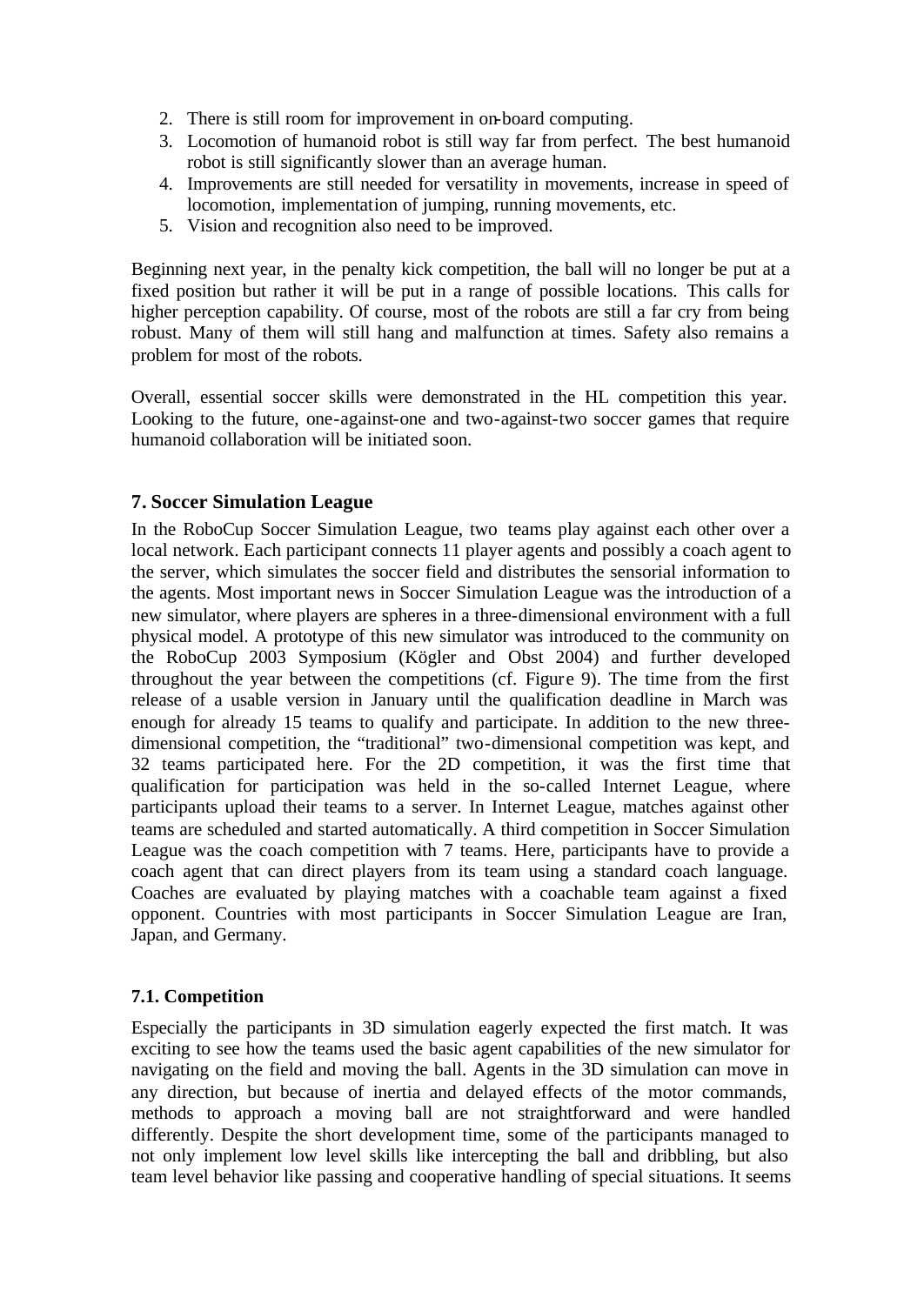that experiences made in 2D were transferred to the 3D league, so that some of the matches looked already very advanced.

The team with the best gameplay was "UTUtd 2004" from Iran (Mahmoudian et al. 2004), which ended up being 3 rd , after losing unluckily to AT Humboldt from Germany in the semifinal by golden goal (the first team scoring a goal wins). Developers of AT Humboldt (Berger et al. 2004) built their 3D team using the same flexible architecture they already have been using for their 2D teams, so that it was possible for them to improve their performance between the first day and the finals.

| <b>3D</b> Simulation               | 2D Simulation             | <b>Coach Competition</b>                  |
|------------------------------------|---------------------------|-------------------------------------------|
| Aria (Iran),                       | STEP (Russia),            | MRL (Iran),                               |
| Amirkabir University of Technology | ElectroPult Plant Company | Azad University of Qazvin                 |
| AT-Humboldt (Germany),             | Brainstormers (Germany),  | FC Portugal (Portugal),                   |
| Humboldt University Berlin         | University of Osnabrueck  | Universities of Porto and Aveiro          |
| UTUtd 2004 (Iran),                 | Mersad (Iran),            | Caspian (Iran),                           |
| University of Tehran               | Allameh Helli High School | Iran University of Science and Technology |

**Table 4: Top three teams in Soccer Simulation League competitions.**

## **7.2. Research Advances**

In the 2D competition, the approaches for the teams vary a lot, and it seems that there is generally no unique best method to implement a successful team. As all top teams in this competition are all long time participants of RoboCup Soccer Simulation League, the level of play seems so much advanced that it is generally difficult for new teams to catch up.

The overall level of play increased impressively from RoboCup 2003 to RoboCup 2004, even though probably none of the participants thought that this was possible to that degree. From ranking  $8^{th}$  in 2003, the team "STEP" from Russia became winner of this years' competition. Their approach to improve the coordination between single agents is a kind of playbook, which describes scenarios and conditions in a rule-based language (Stankevich et al. 2004). For the fifth time since 2000, the team "Brainstormers" from Germany managed to get among the top three teams of the competition. This team is known for using reinforcement learning for different behaviors (Riedmiller et al. 2004). The number of behaviors has been extended each year, so that now their players are using learned behavior whenever they move in the opponent half. "Brainstormers" success with reinforcement learning over the years has inspired a number of teams to also use it for single skills of players in combination with other techniques.

Besides reinforcement learning, behaviors are often hand-coded in various teams. In this case, there are different approaches for selecting the appropriate behavior: the spectrum ranges from evolutionary methods (Nakashima et al., 2004) to rule-based systems. An interesting area of research that is tackled by some of the participants is to create architectures for agents in a team, and there is also research in methods to aid the construction of cooperative agents. As the data the agents in the 2D competition get are noisy and incomplete, methods to maintain a correct and complete world model are also interesting. For example, a couple of participants are using particle filters (Fox et al., 2001) to improve the self-localization of their players.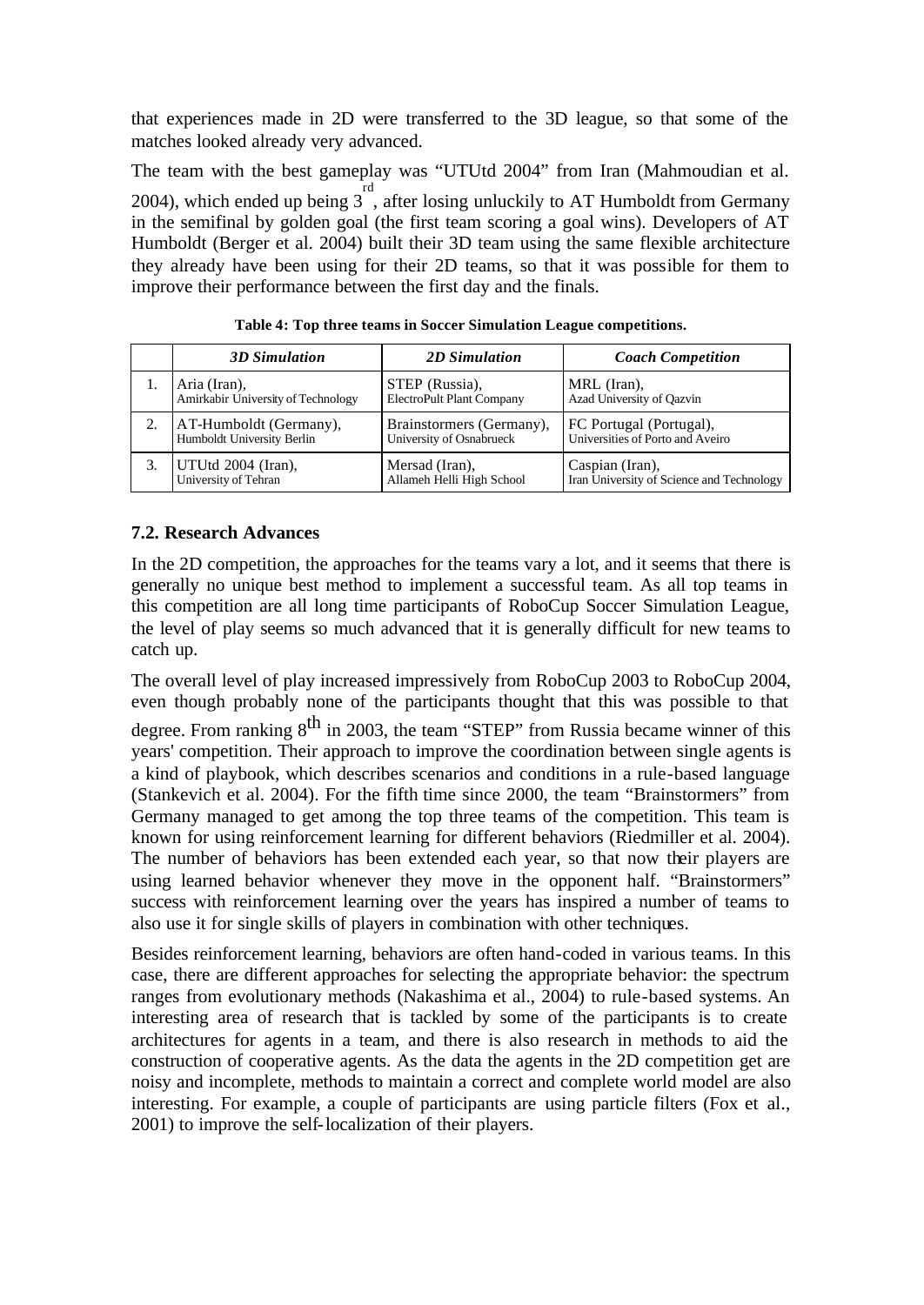

**Figure 9: RoboCup Soccer Simulation League: 3D simulator (Picture by Achim Rettinger).**

The long discussed step into Simulation League 3D has been taken. Some aspects of the 2D simulator are still missing in the new 3D simulator, for instance there is no possibility for agents to communicate with each other. Once the 3D simulator supports this, there are not many reasons for the community to keep the 2D simulation league as a competition. However, with the existing code bases for teams and the tools created over the years, the 2D simulator will stay an excellent testbed for multi-agent research for quite a while. A long term challenge for the 3D simulator will be to keep the balance between providing an abstraction of the hardware leagues and being an useful tool for the creation of software smart enough to face the challenge of successfully controlling humanoid robots in a soccer team. A challenge for the community will be to keep the format of the competition so that the results are meaningful and new participants can build upon the research from previous years.

## **8. Rescue Real Robot League**

The goal of the RoboCupRescue Robot League competition is to increase awareness of the challenges involved in urban search and rescue (USAR) applications, provide objective evaluation of robotic implementations in representative environments, and promote collaboration between researchers. The competition requires robots to demonstrate capabilities in mobility, sensory perception, planning, mapping, and practical operator interfaces, while searching for simulated victims in unstructured environments. The arenas constructed to host the competitions are based on the *Reference Test Arenas for Urban Search and Rescue Robots* developed by the U.S. National Institute of Standards and Technology (NIST) (Jacoff et. al. 2003). They form a continuum of challenges for the robots including physical obstacles (variable flooring, overturned furniture, and problematic rubble) to disrupt mobility, sensory obstacles to confuse robot sensors and perception algorithms, and a maze of walls, doors, and elevated floors to challenge robot navigation and mapping capabilities (cf. Figure 10). All combined, these elements encourage development of innovative platforms, robust sensory fusion algorithms, and intuitive operator interfaces to reliably negotiate the arenas and locate victims.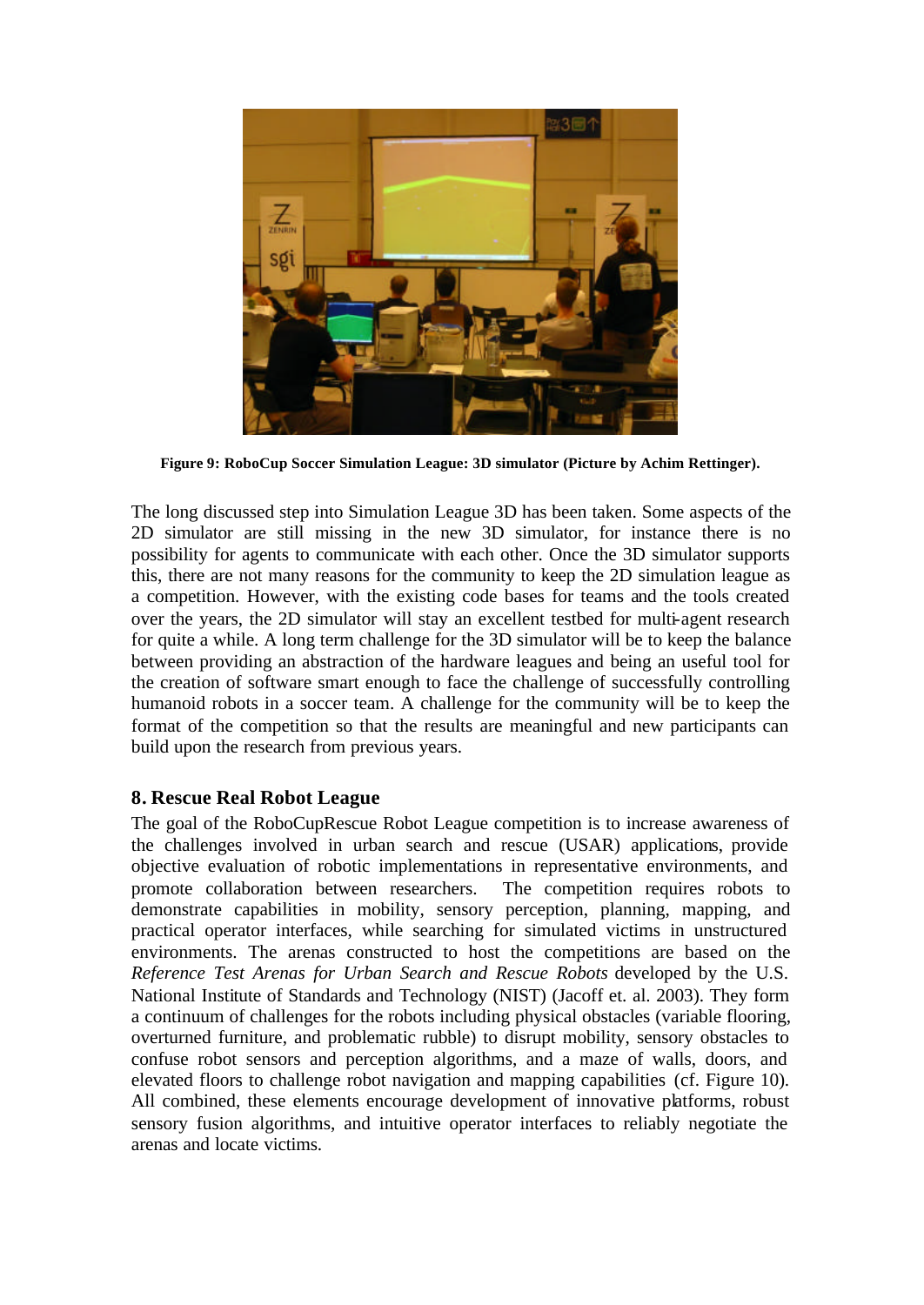

**Figure 10: RoboCupRescue 2004 Robot League Arenas**

The objective for each robot in the competition is to find simulated victims in unknown locations within the arenas. Each simulated victim is a clothed mannequin emitting body heat and other signs of life including motion (shifting or waving), sound (moaning, yelling, or tapping), and carbon dioxide to simulate breathing. They are placed in specific rescue situations (surface, lightly trapped, void, or entombed) and distributed throughout the arenas in roughly the same percentages found in actual earthquake statistics.

The competition rules and scoring metric focus on the basic USAR tasks of identifying live victims, assessing their condition based on perceived signs of life, determining accurate victim locations, and producing human readable maps to enable victim extraction by rescue workers – all without damaging the environment or making false positive identifications.

This year's team qualification process included over forty team description papers and regional open competitions in both the USA and Japan. The league chairs and technical committee selected twenty teams from eight countries to compete, almost doubling last year's participation. Overall, the league demonstrated a notable variety of robotic technologies for searching complex environments, finding simulated victims, and localizing and mapping their locations. The overall quality of the implementations was clearly improved from last year's teams. Particularly innovative approaches, documented in team description papers (which can be downloaded from http://robotarenas.nist.gov/competitions.htm), provided break-through improvements in several key elements and will clearly be emulated in the future.



**Figure 11: RoboCupRescue Robot League awardees in action. From left to right: Toin Pelicans; Kurt 3D; ALCOR.**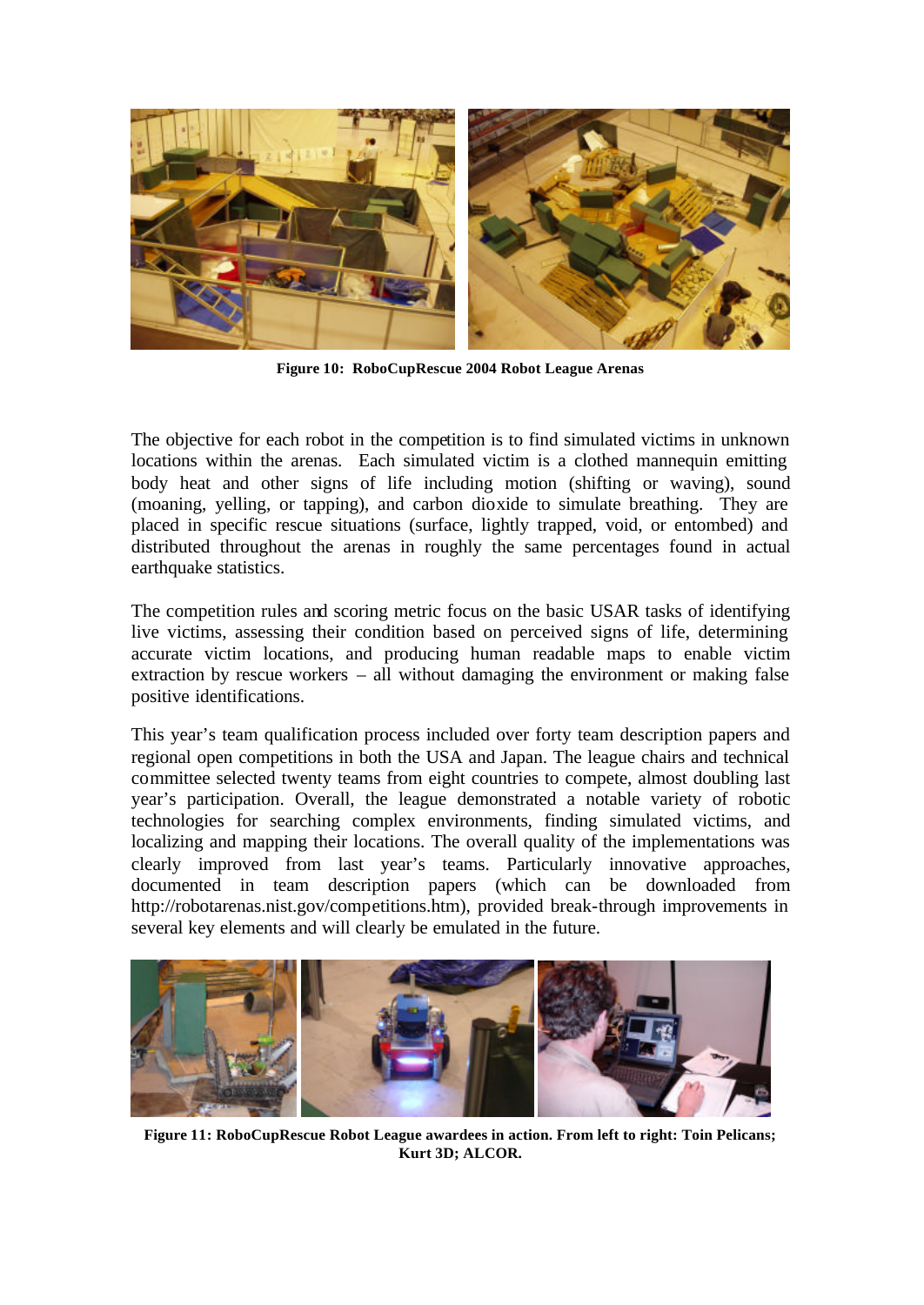After several rounds of competitive missions, the scoring metric produced three awardees that demonstrated best-in-class approaches in each of three critical capabilities (cf. Figure 11):

1<sup>st</sup> Place: The Toin Pelicans team, from the University of Toin, Japan, were mainly recognized for their very capable, multi-tracked mobility platform with independent front and rear flippers. Their innovative camera perspective mounted above and behind the robot – so as to contain the entire robot and surrounding area within the field of view – provided superior remote situational awareness for the operator, and allowed precise configuration management of the robot's tracks to facilitate mobility over large obstacles and within confined spaces. Other teams used similar overview cameras, some on flexible rods, also to good effect.

2<sup>nd</sup> Place: The Kurt3D team, from the Fraunhofer Institute for Artificial Intelligence Systems, Germany, were mainly recognized for their application of state-of-the-art 3D mapping techniques using a tilting line scan ladar within the complex environment of the arenas.

**3 rd Place:** The ALCOR team, from the University of Rome "La Sapienza," Italy, was mainly recognized for their intelligent perception algorithms for victim identification and mapping.

The league's goal was clearly achieved this year by evaluating state-of-the-art technologies, methods, and algorithms applied to search and rescue robots through objective testing in relevant environments, statistically significant repetitions, and comprehensive data collection. Although several teams demonstrated clear advances in certain key capabilities, more collaboration between teams (and between countries) is needed to produce ultimately effective systems for deployment. When viewed as a stepping-stone between the laboratory and the real world, this competition provided an important opportunity to foster such collaborative efforts and further raised expectations for next year's implementations. It also enticed many new researchers into the USAR domain.

This year's competition also featured a focused workshop on Simulation and Robotics to Mitigate Earthquake Disaster, which took place on the team set-up day prior to the start of competition and then re-convened after the final awards ceremony. It assembled 15 papers and over 50 people from the existing RoboCupRescue leagues – the simulation league and the real robot league – and others from the autonomous soccer leagues interested in getting involved in this new domain. Two new league initiatives were introduced:

- 1. a high fidelity arena/robot simulation environment to provide a development tool for robot programming in realistic rescue situations, and
- 2. a common robot platform for teams to use if they choose based on a standard kit of components, modular control architecture, and support for the simulation mentioned above.

Both of these initiatives received encouraging support and will become integrated into the league during the first RoboCupRescue "camp" hosted this fall at a fire-rescue training facility in Rome, Italy, which houses last year's RoboCupRescue arenas. This five day event will provide an educational opportunity for researchers to learn about the state-of-the-art for search robots and a chance to develop modular solutions for five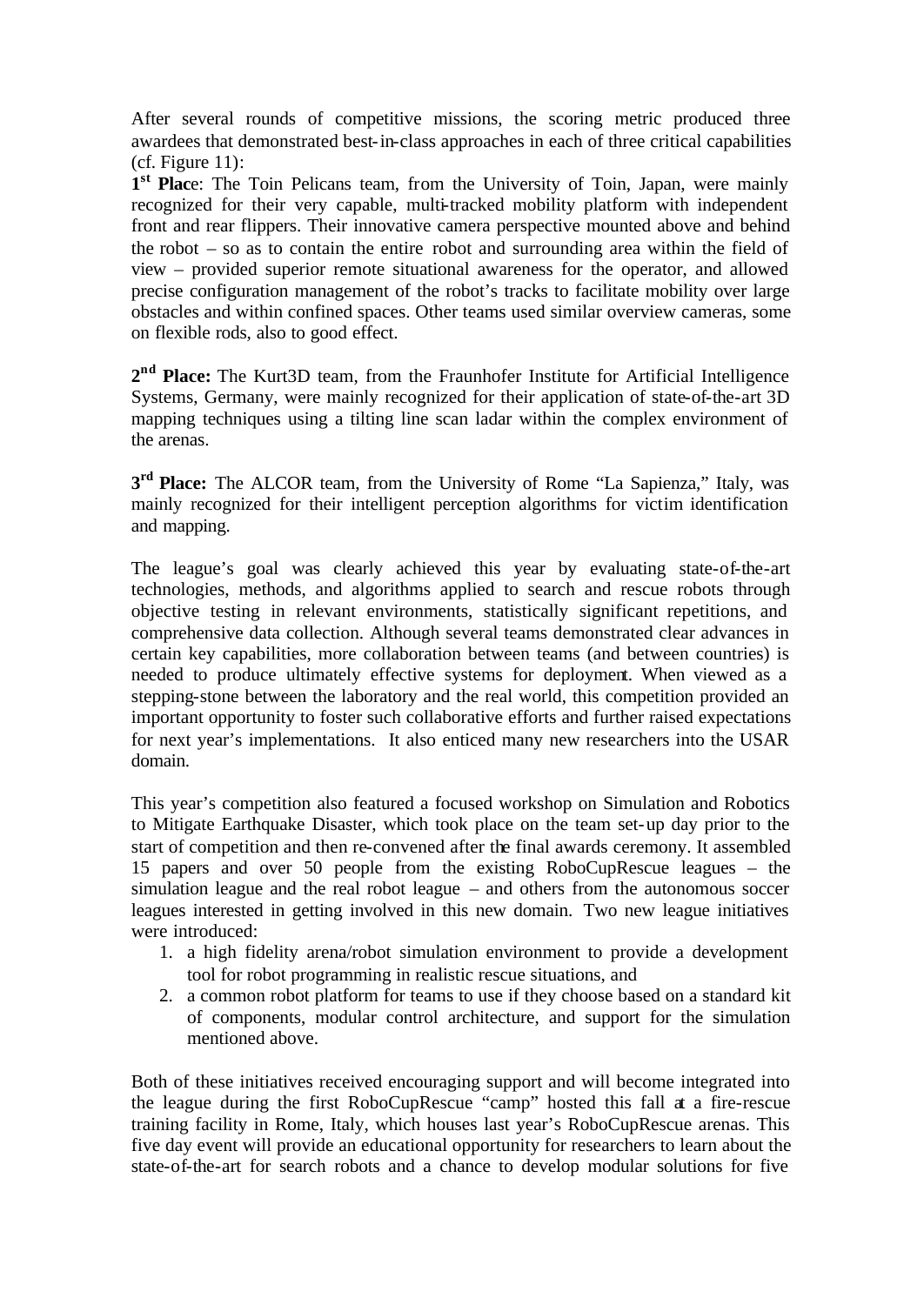distinct elements: a) mobility behaviors, b) perception for victim identification, c) localization and mapping in complex environments, d) operator interfaces, and e) simulation tools. The results of this event be available to all teams interested in this domain and will be demonstrated during the 2005 competition in Osaka, Japan.

## **9. Rescue Simulation League**

In the RoboCup2004 Rescue Simulation League there were two competitions. In addition to the usual agent competition, the infrastruc ture competition was established this year to promote research. The competition results are given in Table 5. A brief description of the competitions is given below.

| <b>Agent Competition</b>    | 1. ResQ Freiburg, University of Freiburg, Germany<br>2. DAMAS-Rescue, Laval University, Canada<br>3. Caspian, Iran University of Science and Technology,<br>Iran |  |  |
|-----------------------------|------------------------------------------------------------------------------------------------------------------------------------------------------------------|--|--|
|                             | Infrastructure Competition   ResQ Freiburg, University of Freiburg, Germany                                                                                      |  |  |
| <b>SICE Technical Award</b> | S.O.S., Amirkabir University of Technology, Iran                                                                                                                 |  |  |

**Table 5. Rescue Simulation League Competition Results**

## **9.1. Agent Competition**

In the agent competition, a team has a certain number of fire fighters, police, and ambulances with centers that coordinate each kind of agent. The bounds on these are determined by the competition rules whereas the actual numbers are determined by the Technical Committee (TC) and announced just before each run. The agents are assumed to be situated in a city in which a simulated earthquake has just happened, as a result of which some buildings have collapsed, some roads have been blocked, some fires have started and some people have been trapped and/or injured under the collapsed buildings. Multiple simulators are used to represent the development of the events and the results of the actions of the agents. The goal of each team is to coordinate and use its agents to minimize human casualties and the damage to the buildings. The rescue domain represents a real multi-agent scenario since most of the encountered problems cannot be solved by a single agent. For example, fire brigades depend on police forces to clear blocked roads in order to reach their target. Similarly, if the fire spreads out in many directions then they can be extinguished more efficiently by using more than one agent. Moreover, the task is challenging due to the limited communication bandwidth, the agents' limited perception and the difficulty of predicting how disasters evolve over time. In the competition, even though the overall disaster situation (the locations of agents, fire ignitions, and the magnitudes of earthquakes) for each run is unknown to the teams, the disaster simulator programs and the global information systems (GIS) map data, except the random maps, are provided in advance. The team performance score is calculated using a formula that is based on the number of victims saved and the area of houses that are not burnt within the allocated time.

For the 2004 agent competition, there were 34 teams who submitted qualification materials. Among these, 20 teams were selected by the TC. Of the 20 qualified teams only 17 teams competed. In addition to the three maps used in previous competitions, namely, Kobe, VC and Foligno, random maps were also used for the first time. The random maps were generated using the *Rescuecore* tool developed by The Black Sheep team. This year, instead of using configuration files prepared by the teams, as was the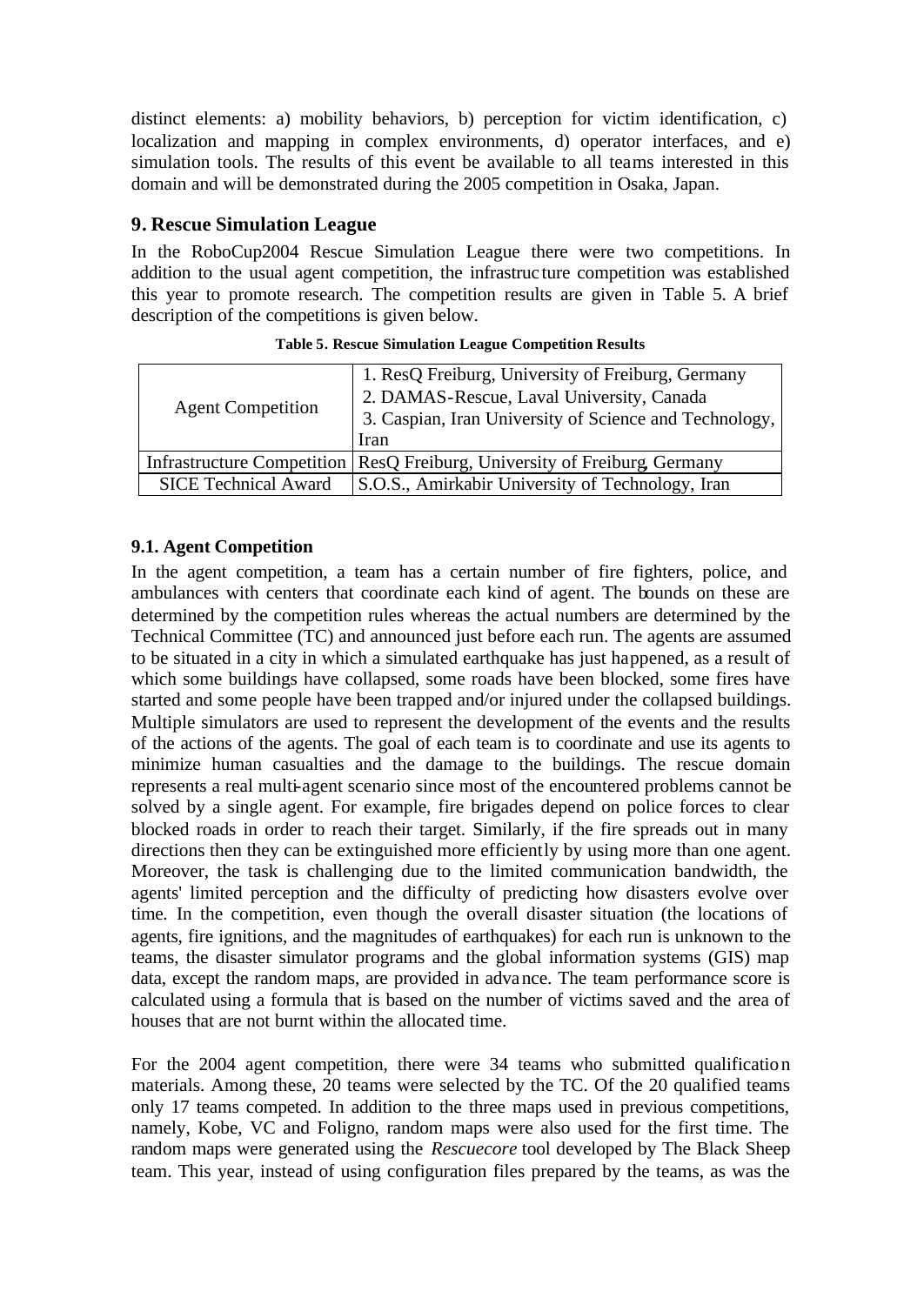previous practice, files prepared by TC were used. These were prepared so that as the competition progressed to the later stages the difficulties of the situations were increased appropriately. The preliminaries consisted of two stages. In the first stage, which can be called the traditional competition, the teams competed on six maps with different configurations. The first six teams went to the semifinal. The remaining 11 teams competed in the second stage, which was designed to test the robustness of the teams under varying perception conditions. Here the teams were expected to show only slight changes in performance as the conditions deteriorated. The top two teams that had the best scores went to the semifinals. Thus eight teams competed in the semifinals where four maps were used. In the final, top four teams of the semifinals competed.

The winning team this year was ResQ Freiburg. Their platoon agents have reactive and cooperative behaviors, which can be overridden by deliberative high-level decisions of the center agents. Specially developed prediction modules calculate the instantaneous and long-term effects of the actions for evaluation purposes. For the planning of complex sequences of group actions a new multi-agent planning method for abstract search spaces that are generated by agent-specific clustering methods is used. The agents of DAMAS-Rescue, which was the second team by a small margin, have been developed with a special agent programming language. Their Fire Brigade agents choose the best fire to extinguish based on the knowledge they have learned with a selective perception learning method. The performance of Caspian the third team was also very good.

One of the major problems encountered by the teams was the loss of messages between agents and the simulation system. For the competition of 2005 changes to the simulation environment to solve this problem are being planned.

### **9.2. Infrastructure Competition**

The environment rescue agents act in a large-scale simulation, which is both highly dynamic and only partially observable by a single agent. Real disaster situations can rarely be predicted and, are often not adequately dealt with when they actually occur. Therefore, it is one of the main goals of the RoboCup Rescue Simulation League to develop realistic disaster simulators that allow agents to develop realistic mission plans. Infrastructure competition tests the performance of the simulator components developed by the teams. The awarded team is requested to provide the component for the next year's competition. For this reason teams are expected to accept the open source policy before entering the competition. Teams present their tools in front of all teams during Robocup and ranking is decided with votes from TC members and teams in both agent and infrastructure competitions.

This year only two teams have qualified and only ResQ Freiburg team competed. They presented a 3Dviewer and a Fire Simulator. Both components were voted to be used in 2005 if they are ready on time. The 3D viewer is capable of visualizing the rescue system both online and offline. The fire simulator is based on a realistic physical model of heat development and heat transport in urban fires. Three different ways of heat transport (radiation, convection, direct transport) and the influence of wind can be simulated. The protective effects of spraying water on buildings without fire are also simulated (Nuessle *et. al.*, 2004).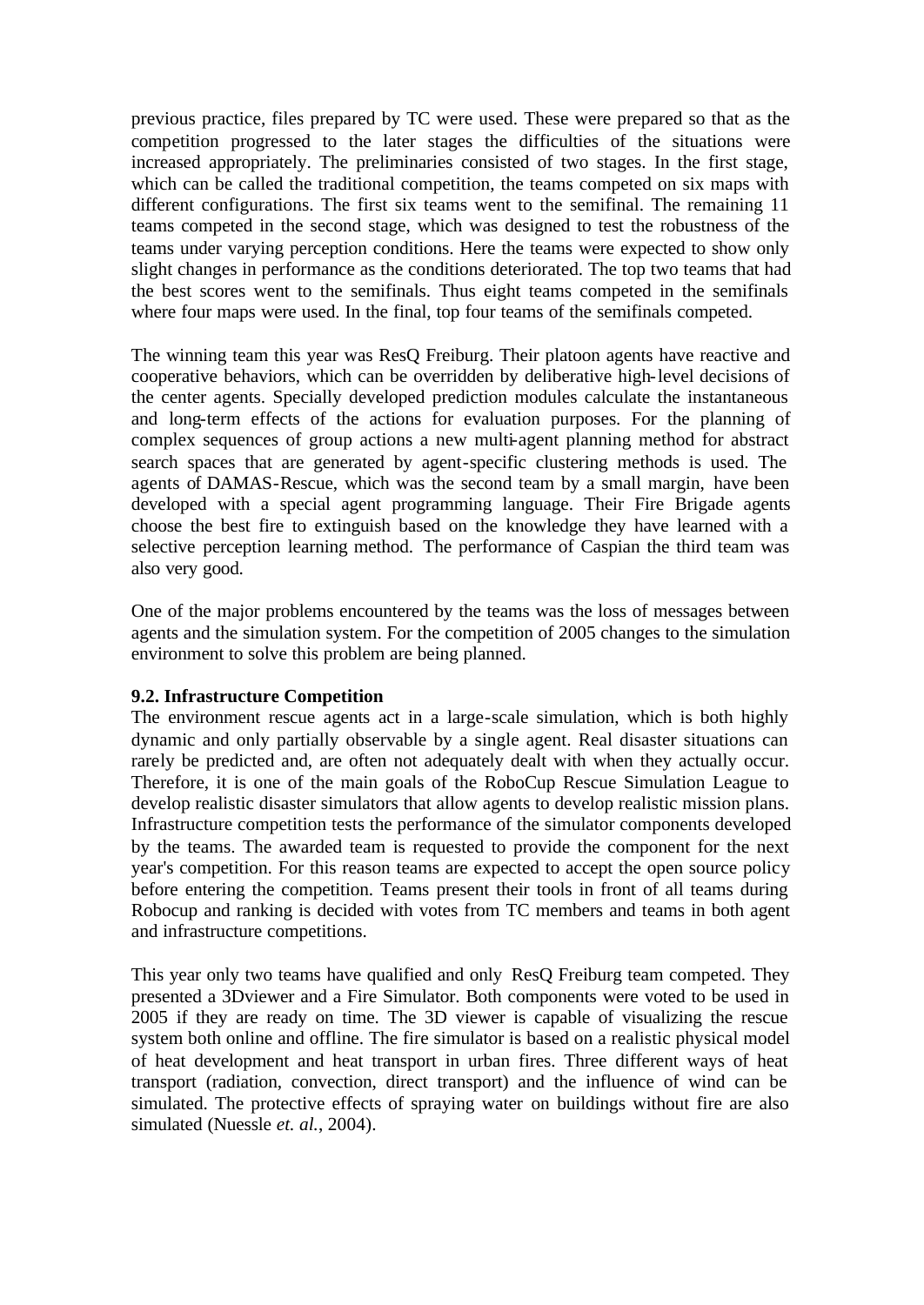## **10. RoboCup Junior**

RoboCup is an extraordinarily long-term research initiative and its 2050 goal is far beyond the end of the professional careers of its initiators and most currently active researchers. Interesting young students for RoboCup is therefore a very important activity and the task of the educational division of RoboCup - RoboCupJunior.



**Figure 12: View of the RoboCupJunior area.**

The idea of RoboCupJunior was pioneered by Lund and Pagliarini (Lund and Pagliarini 1999). They developed a version of robot soccer which uses an infrared-emitting ball and a field covered with a grayscale floor. This setup simplified the tasks of detecting the ball and localizing on the field such that robots built from widely available robot construction kits could successfully play the soccer game. In 2000 and 2001, respectively, two additional challenges were introduced, where kids build and program robots performing on a stage or executing search and rescue tasks.

The use of robotics and robotic technologies in an educational setting has proven to be a very effective way of raising interest in science and technology among students. As research on the learning effects of preparing and participating in RoboCupJunior has shown (Sklar, Eguchi and Johnson 2003), students especially improve their individual and social skills (building self-confidence, developing a goal-oriented, systematic work style, improving their presentation and communication abilities, exercising teamwork, resolving conflicts among team members). RoboCupJunior has spread in more than 20 countries around the world. We estimate that this year more than 2000 teams worldwide adopted the RoboCupJunior challenges and prepared for participation in RoboCup in local, regional, or national competitions. The largest RoboCupJunior communities are China (~1000 teams), Australia (~500 teams), Germany, Japan, and Portugal (over 100 teams each).

In 2004, RoboCupJunior organized its fifth international championships (cf. **Figure 12**). Because of the large number of potential participants, teams in many countries had to qualify for the international championships in national team selection events, in order to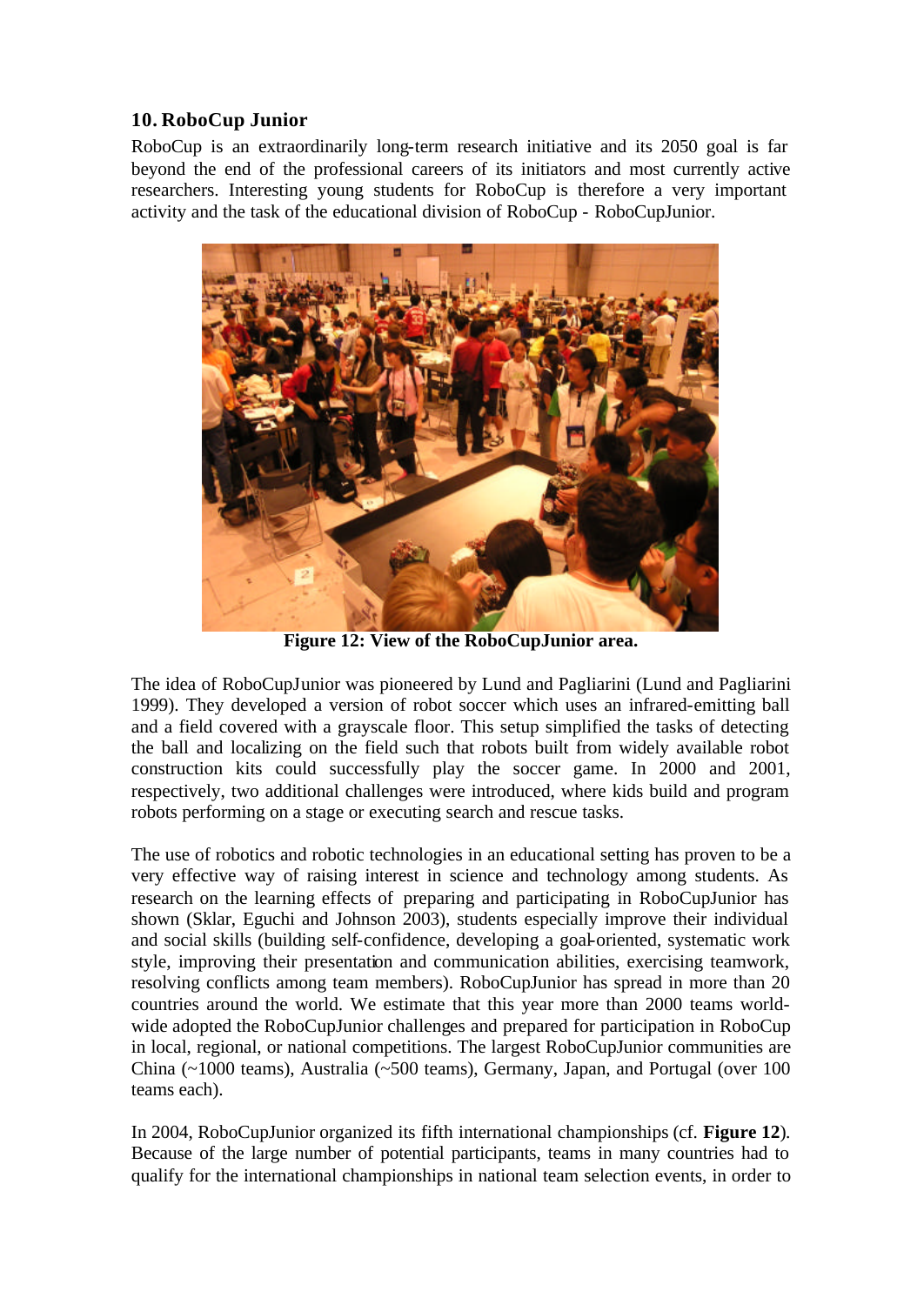bring down the number of participants to some manageable number. Nevertheless, with 163 highly competitive teams from 17 countries, 677 participants, and about 300 robots, RoboCupJunior enjoyed a 120% increase in the number of teams and 162% increase in the number of participants and celebrated its highest level of participation ever.

The Lisbon RoboCupJunior event featured competitions in eight leagues, covering four different challenges - RoboDance, RoboRescue, RoboSoccer 1-on-1, and RoboSoccer 2-on-2 - and in each challenge two age groups - Primary for students aged under 15, and Secondary for students 15 and elder. Due to the limited space available for the RoboCupJunior team area, a different and longer overall schedule was adopted this year. The event duration was five days. The first day was reserved for team registration and a series of meetings, where we instructed referees, coaches, and participants about the latest version of the rules to ensure consistent refereeing and a smooth tournament. Three days were reserved for preliminary rounds. Scheduling ensured that each team had all its games on a single day. In all leagues, teams had to have their robots checked for compatibility with the rules prior to participating in any game or event. Furthermore, at least the teams qualifying for the playoffs were interviewed in order to scrutinize their ability to explain their robot designs and programs. On the other two days, teams were encouraged to watch and learn more about the senior RoboCup leagues, and to visit a few of the many Lisbon sights to learn about Portuguese culture. The event culminated on its last day, where we had all playoff games, finals, the RoboCupJunior Award Ceremony, and a marvelous and remarkable Junior Party at the Lisbon Oceanarium.

Table 6 summarizes a few statistics on the 2004 RoboCupJunior event. With over 400 dances, runs, or soccer games overall and about 100 every day, the event had a dense schedule and plenty of activity to watch for spectators. Remarkable is the almost fivefold increase in participation of female students, which was up to 22% of overall participants (last year 15%).

| <b>RoboDance</b>  | #teams | #stud | #fem | $%$ fem | #dances  |
|-------------------|--------|-------|------|---------|----------|
| Primary           | 20     | 96    | 49   | 51      | 29       |
| Secondary         | 22     | 98    | 30   | 31      | 29       |
| <b>RoboRescue</b> | #teams | #stud | #fem | $%$ fem | #runs    |
| Primary           | 20     | 74    | 16   | 22      | 58       |
| Secondary         | 18     | 58    | 11   | 19      | 54       |
| <b>RoboSoccer</b> | #teams | #stud | #fem | $%$ fem | #matches |
| 1-on-1 Primary    | 18     | 73    | 10   | 14      | 53       |
| 1-on-1 Secondary  | 16     | 55    | 5    | 9       | 43       |
| 2-on-2 Primary    | 19     | 83    | 13   | 15      | 59       |
| 2-on-2 Secondary  | 30     | 140   | 12   | 9       | 76       |
| <b>Total</b>      | 163    | 677   | 146  | 22      | 401      |

**Table 6: RoboCup Junior Statistics on Participation and Events**

### **10.1. RoboCupJunior Rescue**

The RoboRescue challenge was designed to be an entry-level challenge students can manage even after a few weeks of work with robots. The challenge is performed in an environment mimicking an urban search and rescue site. Robots have to follow a curved path, marked by a black line, through several rooms with obstacles and varying lighting conditions in it. On their path, they must avoid falling off while mastering a steep slope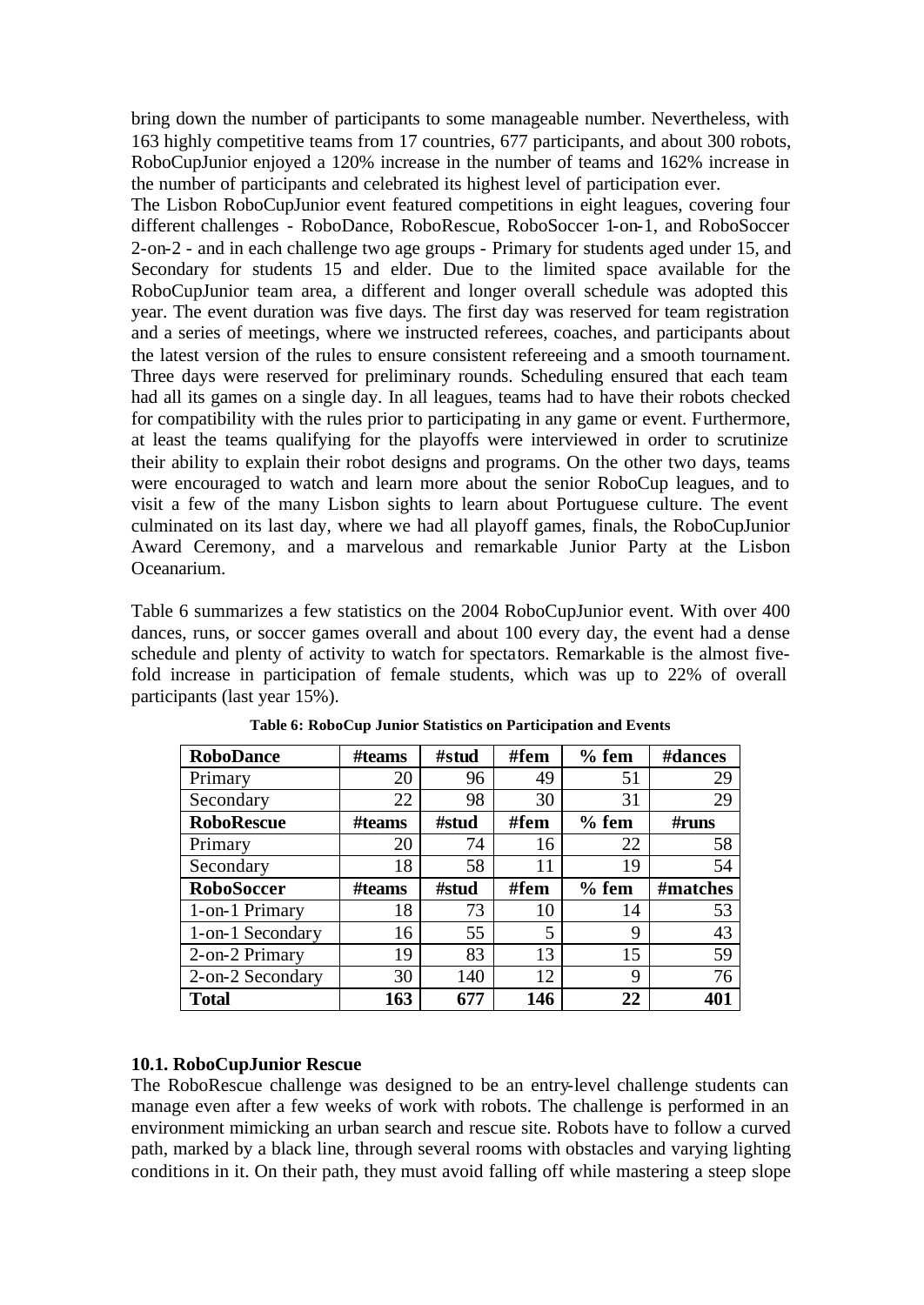to the final room. The task is to find two kinds of victims on the path, marked by green and silver icons. Points are awarded for successful navigation of rooms and for detecting and signaling victims, and the time for executing the task is recorded when it is completed. This year, RoboRescue saw a tremendously increased interest with 20 and 18 teams in Primary and Secondary, respectively. With around 20%, female participation is almost at the overall average. On each day, about one third of the teams competed and had to perform two runs through the environment. The best three teams advanced to the finals, where 9 teams competed in each age group. Somewhat to our surprise, the vast majority of teams demonstrated perfect runs and quickly navigated through the environment while finding and signaling all victims, so that the timing was the decisive factor for making it to the finals and winning.

| <b>RoboDance Primary</b>           |                                    |             |  |
|------------------------------------|------------------------------------|-------------|--|
| 1                                  | Coronation Quebec 1                | Canada      |  |
| $\overline{2}$                     | The Rock                           | Germany     |  |
| $\overline{3}$                     | Peace of the World                 | Japan       |  |
|                                    | <b>RoboDance Secondary</b>         |             |  |
| $\overline{1}$                     | Kao Yip Dancing Team               | China       |  |
| $\overline{2}$                     | <b>Mokas Team</b>                  | Portugal    |  |
| $\overline{3}$                     | <b>Gipsies</b>                     | Israel      |  |
| <b>RoboRescue Primary</b>          |                                    |             |  |
| $\mathbf{1}$                       | Chongqing Nanan Shanh              | China       |  |
| $\overline{c}$                     | Dragon Rescue 100%                 | Japan       |  |
| $\overline{3}$                     | Chongqing Nanan Yifen              | China       |  |
|                                    | <b>RoboRescue Secondary</b>        |             |  |
| 1                                  | <b>Dunks Team Revolution</b>       | Portugal    |  |
| $\overline{2}$                     | Ren Min                            | China       |  |
| $\overline{3}$                     | Across                             | <b>USA</b>  |  |
|                                    | <b>RoboSoccer 1-on-1 Primary</b>   |             |  |
| $\mathbf{1}$                       | Shanghai Road of Tianjin           | China       |  |
| $\overline{c}$                     | <b>Shenzhen Haitao</b>             | China       |  |
| $\overline{3}$                     | Wuhan Yucai                        | China       |  |
|                                    | <b>RoboSoccer 1-on-1 Secondary</b> |             |  |
| $\mathbf{1}$                       | Liuzhou Kejiguang                  | China       |  |
| $\overline{2}$                     | I Vendicatori                      | Italy       |  |
| $\overline{3}$                     | TianJin Xin Hua                    | China       |  |
| <b>RoboSoccer 2-on-2 Primary</b>   |                                    |             |  |
| $\mathbf{1}$                       | NYPSTC1                            | Singapore   |  |
| $\overline{c}$                     | Ultimate                           | Japan       |  |
| $\overline{3}$                     | Red and Blue                       | South Korea |  |
| <b>RoboSoccer 2-on-2 Secondary</b> |                                    |             |  |
| $\mathbf{1}$                       | Kao Yip 1                          | China       |  |
| 2                                  | Espandana Juniors                  | Iran        |  |
| $\overline{3}$                     | Kitakyushu A.I.                    | Japan       |  |

**Table 7: The list of RoboCupJunior award winners by category**

### **10.2. RoboCupJunior Soccer**

The RoboSoccer leagues play soccer on a table that is covered by a large grayscale floor and surrounded by a black wall. The only difference is that the 1-on-1 field is smaller. Goals can be detected by their walls colored gray, and the well-known infrared-emitting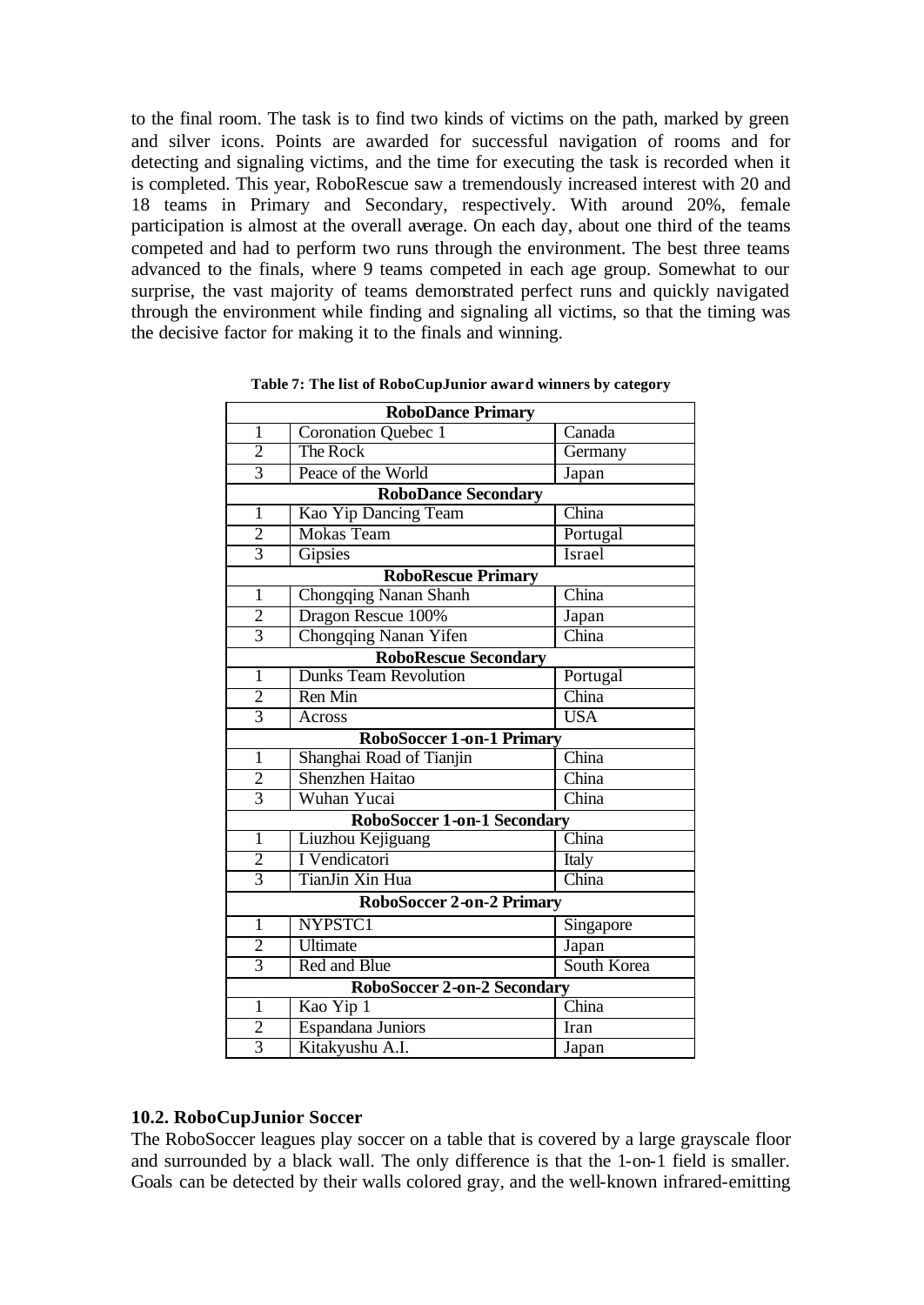ball is used for play. With 83 teams, more than half of all teams, and more than the total of last year, participated in RoboSoccer. For the first time, we had two teams competing in Secondary 2-on-2 where teams were based on international cooperation between schools in Germany, Portugal, and the U.K. Participation of female students is below average in this challenge, particularly in the Secondary leagues. Although a detailled statistical analysis is not available, registration records indicate that this is probably related to the different levels of acceptance of soccer as a "girl's sport" in various countries. (Well accepted in Americas and Asia, less common in Europe.) The distribution of teams across leagues was more even this year, which is most likely due to moving the age limit for Primary leagues from 12 to 14. On four days of tough competition, participants, coaches, and referees went through 231 games which produced an average of 15 goals per match and 3497 goals overall. Match results like 23:22 and 36:19 meant plenty of cheers, as teams celebrated every single goal, and made the RoboCupJunior area a beehive of activity. Even seasoned RoboCupJunior organizers were stunned by sophisticated robots and the spectacular level of play the teams demonstrated across all of the four Junior soccer leagues.

### **10.3. RoboCupJunior Dance**

The RoboDance challenge asks students to create some kind of stage performance, which involves robots. Students may engage themselves as part of the performance, or give a narrative to the audience while the robots perform on stage. There is a twominute time limit for the performance, and international judge committees assess the performance in seven categories and give points on scale from 0 to 10. RoboDance is without doubt the RoboCupJunior activity allowing most flexibility in the design and programming of the robots, and challenges students' inspiration and creativity. Every year one is again surprised and delighted by the creative designs and the audience loves to watch the carefully choreographed performances. This year, we had 42 teams with 194 participants. Female participation in this league is well above average, and has reached 51% and 31% of participants in Primary and Secondary respectively. In both RoboDance leagues, teams were assigned to one of three groups. All teams of the same group performed on stage on one of the three days of preliminaries, and the best three teams advanced to finals of that league. The two rounds of dance performances on finals day showed really spectacular performances, giving the judges a very hard time to select the best teams, and drew a large audience.

The award winners of this year's competition are listed by league in Table 7. Detailed results of the RoboDance, RoboRescue, and RoboSoccer competitions can be found online at http://www.robocup2004.pt/scoresAndStandings/results-RCJ/.

### **10.4. RoboCupJunior Future Challenges**

Although the event was significantly larger and longer this year, it ran quite smoothly thanks to the help of many committed teachers, team coaches, parents, and local volunteers, who refereed all events and contributed wherever and whenever help was needed. However, the still increasing interest in RoboCupJunior raises issues about how it should evolve in the future. These issues were discussed in meetings with the national representatives of RoboCupJunior and the technical committees for the leagues. In RoboSoccer, getting rid of the grayscale floor, which has been difficult to produce at reasonable prices in satisfying quality such that sensors of all robot kits used can get good readings, would significantly ease work in schools as well as organization of tournaments. It seems that a majority of teams is not using the grayscale any more and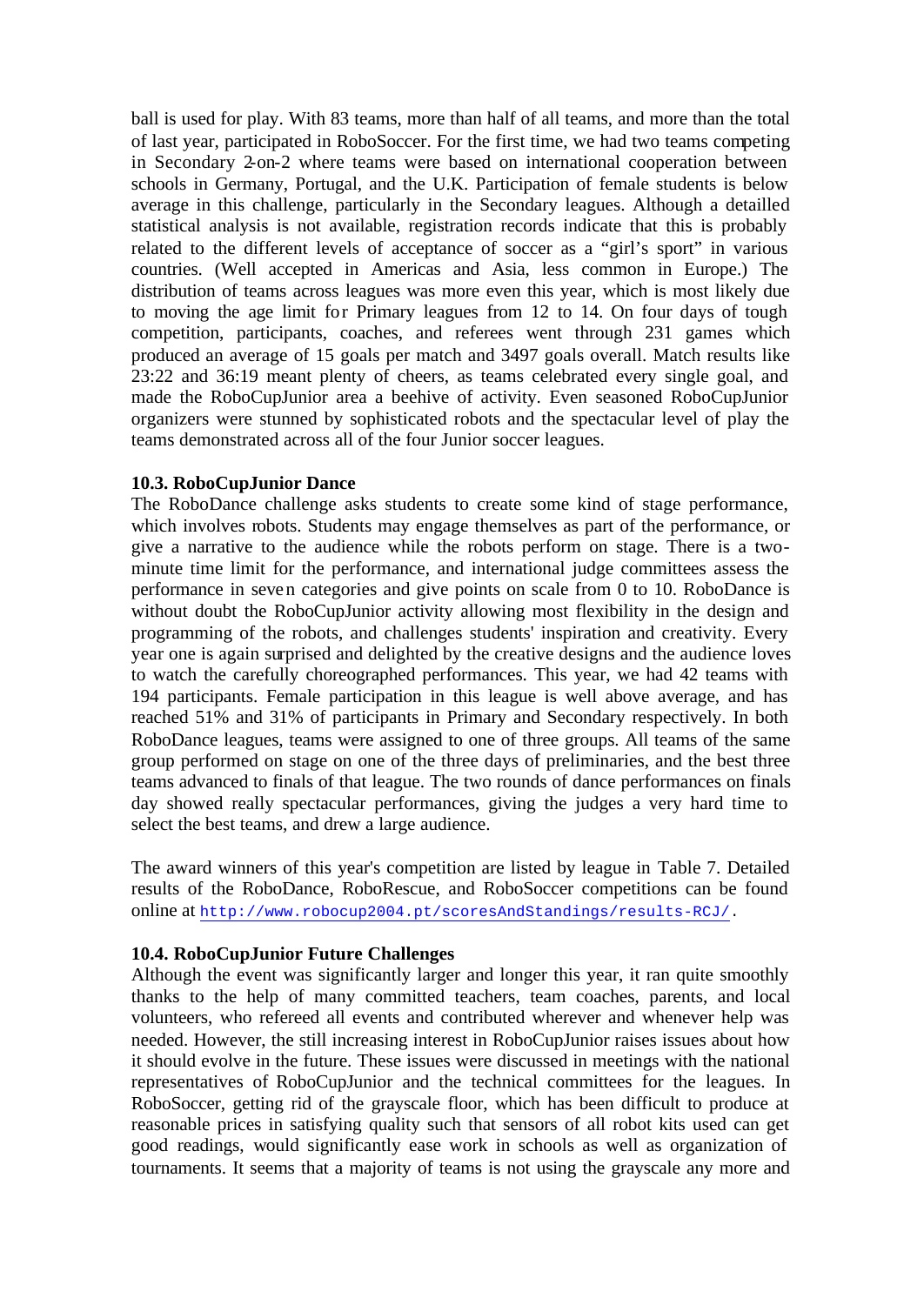relies on magnetic orientation sensors available for most kits. Organizationally, we would like to stimulate exchange and cooperation between teams from different countries. A different tournament format has been suggested and will most likely be applied in the future. In RoboDance, some teams used a very large stage area or expected a particular kind of floor. Rule changes imposing some reasonable limit on available stage area and providing specifications of floor properties are most likely. In order to stimulate cooperation between teams, we may encourage teams to build ad hoc cooperations and demonstrate their joint team performances to the audience on the last day. In RoboRescue, we want to carefully increase the complexity and difficulty of the rescue arena with the help of experts from the senior rescue leagues.

## **11. Wireless communications**

One major drawback is the strong problems still experienced across all the real robot leagues with wireless communications. A study made during the event showed that most of the trouble comes from two main factors:

- ? The 3-channel separation used for the IEEE 802.11b/g standards is not enough in practice. In fact, the probes installed in several hall sites detected a signal-to-noise ratio always lower than 40% in all 14 channels, resulting in large number of *frame losses* and *frame retries.*
- ? The whole wireless channel spectrum was saturated, most probably by other participants who did not even know their laptops had wireless communications active, but also by the public, media devices, mobile phones, etc. The number of violation events (e.g., one team attempting to use the access point of another field or league) per hour was extremely high, especially in the first days and during the event hours.

The wireless communications problem resembles the initial belief of most RoboCup participants and promoters that using colors to distinguish objects would help overcoming perception problems and dive in quickly into other topics of research concerning cooperation and coordination among robots. Reality has shown that color segmentation in real situations is not a solved problem. Similarly, wireless communications are used by most teams in real robot leagues to "simplify" cooperation and coordination through the usage of explicit communications. However, the actual experience forced teams again to face the hard troubles posed by reality: one must reduce (or even avoid) explicit communications, and be robust to their failures. This opens new research avenues, e.g., on implicit communication, robust communication protocols for robots acting in dynamic adversarial environments.

## **12. Conclusions**

Overall, RoboCup2004 was a successful event from a scientific standpoint. The main technical challenge of holding the competitions under a reduced artificial light of the exhibition hall, instead of having special illumination per field as in the past, was overcome by most teams without significant problems, thus showing the evolution on perception robustness within the RoboCup community. Another noticeable improvement is the increase in teamwork across most real robot soccer leagues, from passes to dynamic behavior switching, including formation control and cooperative localization. Even in the humanoid league a pass between biped robots was demonstrated by one of the teams.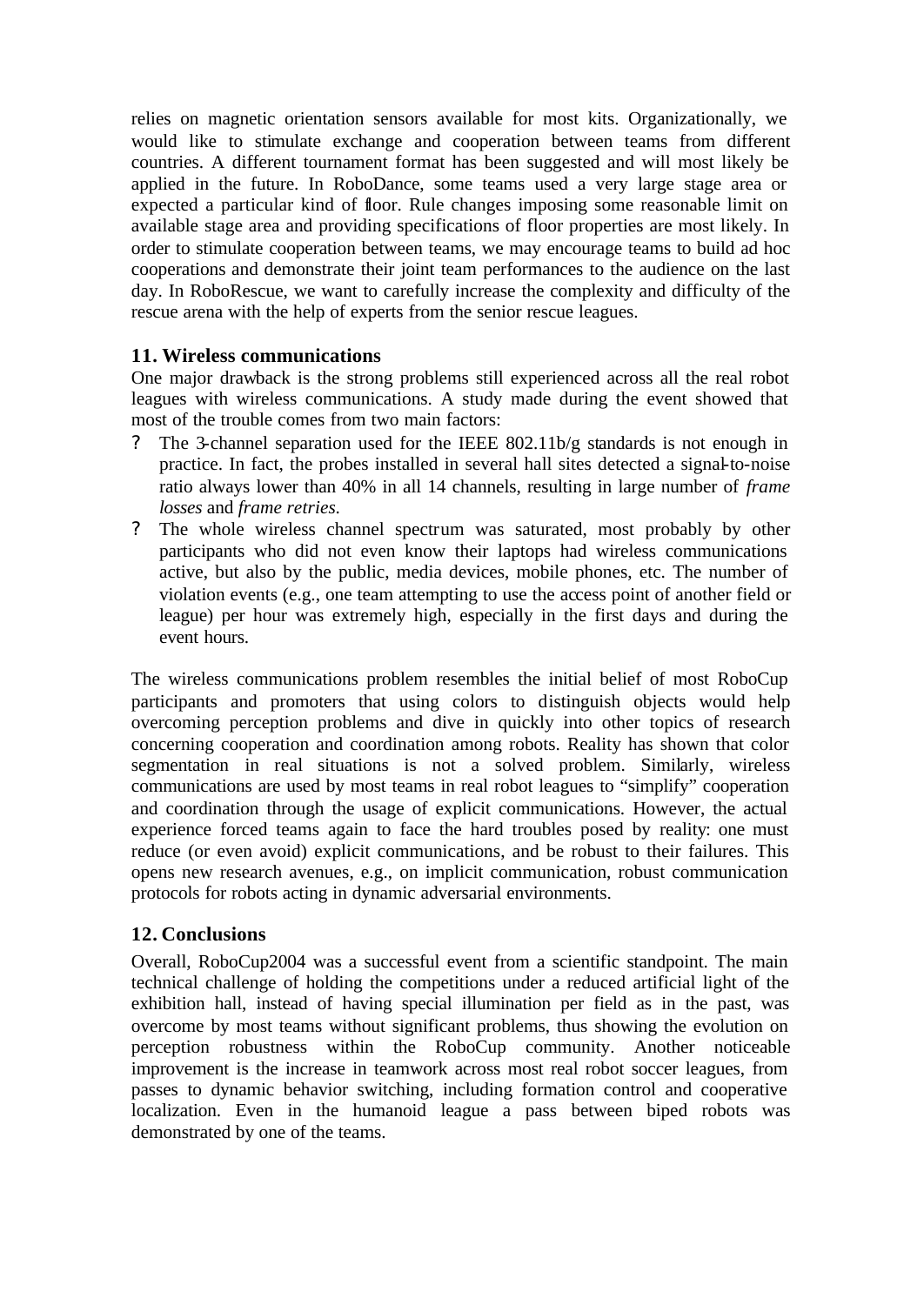On the educational side, RoboCup Junior was a tremendous success, despite the increased organizational difficulties brought by the fact that the number of participants almost doubled that of 2003. The number of juniors involved tends to keep increasing, and so the hopes that RoboCup is seriously contributing to grow a new large generation of youngsters eager to learn science and technology.

The next RoboCup will take place in Osaka, Japan, in July 2005.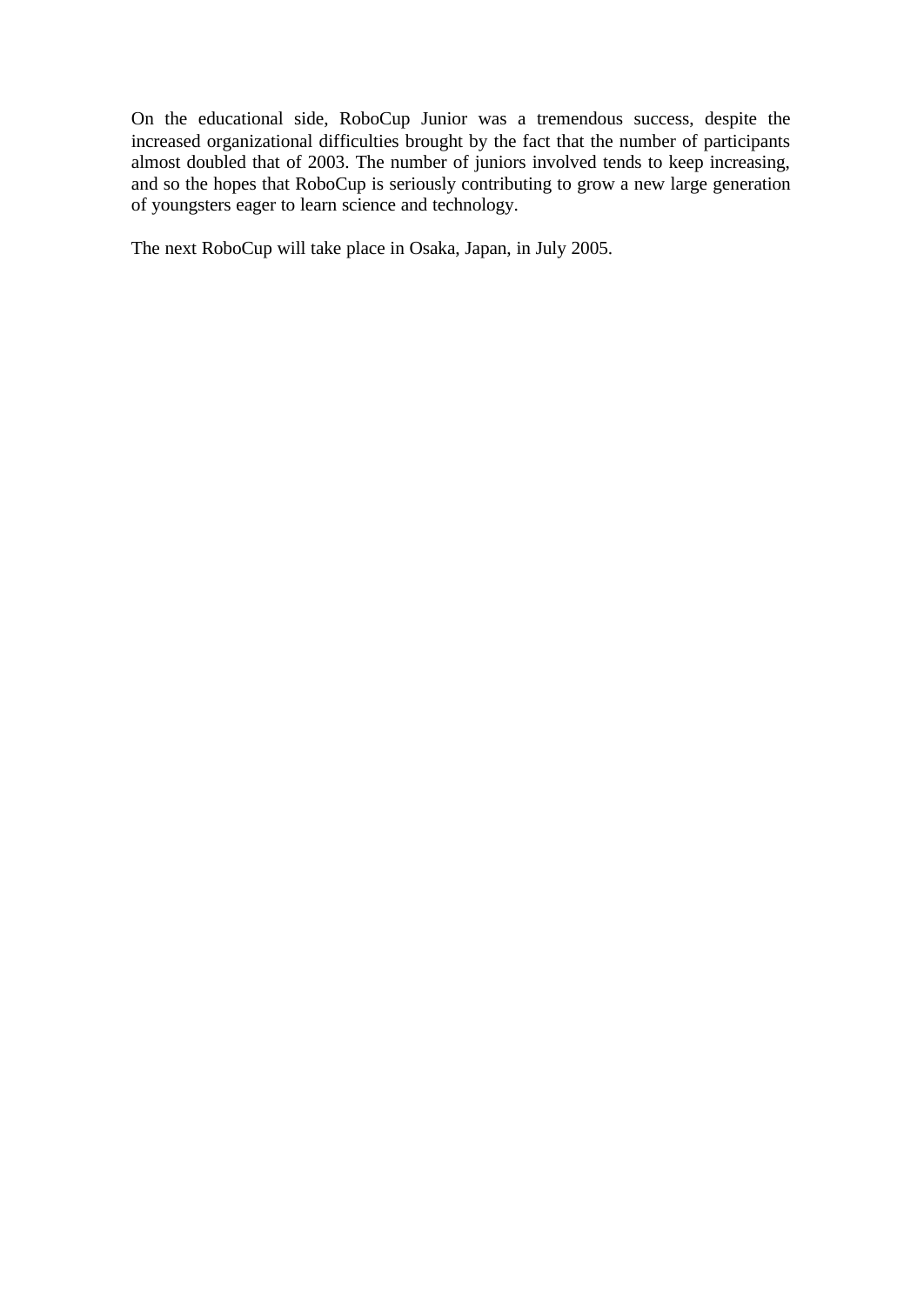### **References**

Berger, R.; Gollin, M.; and Burkhard, H.-D. 2004. AT Humboldt 2004 & AT Humboldt 3D Team Description. In: Team Description Papers, *CD Proceedings of RoboCup 2004*.

Fox, D., Thrun, S., Burgard, W., and Dellaert, F., 2001. Particle Filters for Mobile Robot Localization. In A. Doucet, N. de Freitas, N. Gordon, eds.: *Sequential Monte Carlo Methods in Practice*. Springer-Verlag, Berlin.

Gonner. C., Rous, M., and Kraiss, K.-F., 2005. Real-Time Adaptive Colour Segmentation for the RoboCup Middle Size League. In: D. Nardi, M. Riedmiller, C. Sammut, J. Santos-Victor, eds.: *RoboCup-2004: Robot Soccer World Cup VIII*., Lecture Notes in Artificial Intelligence. Springer-Verlag, Berlin.

Hoffmann, J., Jüngel, M., Lötzsch, M. 2005. A Vision Based System for Goal-Directed Obstacle Avoidance used in the RC'03 Obstacle Avoidance Challenge. In: D. Nardi, M. Riedmiller, C. Sammut, J. Santos-Victor, eds.: *RoboCup-2004: Robot Soccer World Cup VIII*., Lecture Notes in Artificial Intelligence. Springer-Verlag, Berlin.

Jacoff, A., Weiss, B., and Messina E. 2003. Evolution of a Performance Metric for Urban Search and Rescue Robots (2003). *Performance Metrics for Intelligent Systems Workshop*, August 2003, Gaithersburg, MD.

Kim, M. S., Uther, W. 2003. Automatic Gait Optimisation for Quadruped Robots. In: J. Roberts and G. Wyeth, editors, *Proceedings of the 2003 Australasian Conference on Robotics and Automation*, Brisbane, Australia.

Kitano, H., Kuniyoshi, Y., Noda, I., Asada, M., Matsubara, H., Osawa, E. 1997 RoboCup: A challenge problem for AI. *AI Magazine* 18, pp 73-85.

Kitano, H., Takokoro, S., Noda, I., Matsubara, H., Takahashi, T., Shinjou, A., Shimada, S.: 1999, RoboCup Rescue: Search and Rescue in Large-Scale Disasters as a Domain for Autonomous Agents Research. In: *Proceedings of the IEEE International Conference on Man, System, and Cybernetics*.

Kitano, H. and Asada, M. 2000. The RoboCup Humanoid Challenge as The Millennium Challenge for Advanced Robotics. *Advanced Robotics* 13(8): 723-736.

Kögler, M.; and Obst, O. 2004. Simulation League: The Next Generation. In: D. Polani, A. Bonarini, B. Browning, and K. Yoshida*,* eds*: RoboCup 2003: Robot Soccer World Cup VII*, Lecture Notes in Artificial Intelligence, Springer-Verlag, Berlin.

Kohl, N. and Stone, P. 2004. Policy Gradient Reinforcement Learning for Fast Quadrupedal Locomotion. In: *Proceedings of the IEEE International Conference on Robotics and Automation*.

Kwok, C., Fox, D. 2005. Map-based Multi Model Tracking of a Moving Object. In: D. Nardi, M. Riedmiller, C. Sammut, J. Santos-Victor, eds.: *RoboCup-2004: Robot Soccer World Cup VIII*., Lecture Notes in Artificial Intelligence. Springer-Verlag, Berlin.

Lund, H.H., Pagliarini, L.: 1999, Robot soccer with LEGO Mindstorms. In Asada, M., Kitano, H., eds.: *RoboCup-98: Robot Soccer World Cup II*, Lecture Notes in Artificial